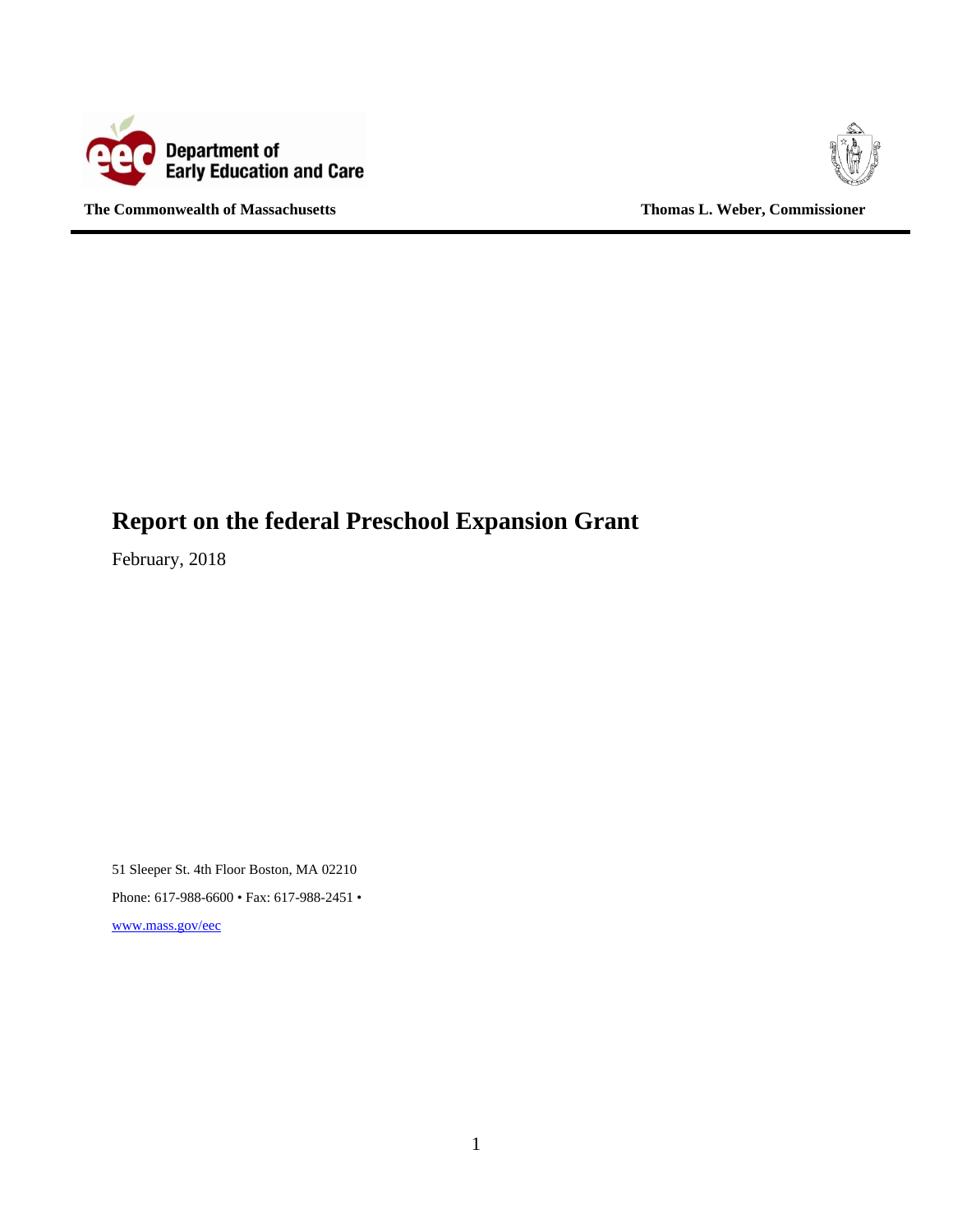# **Table of Contents**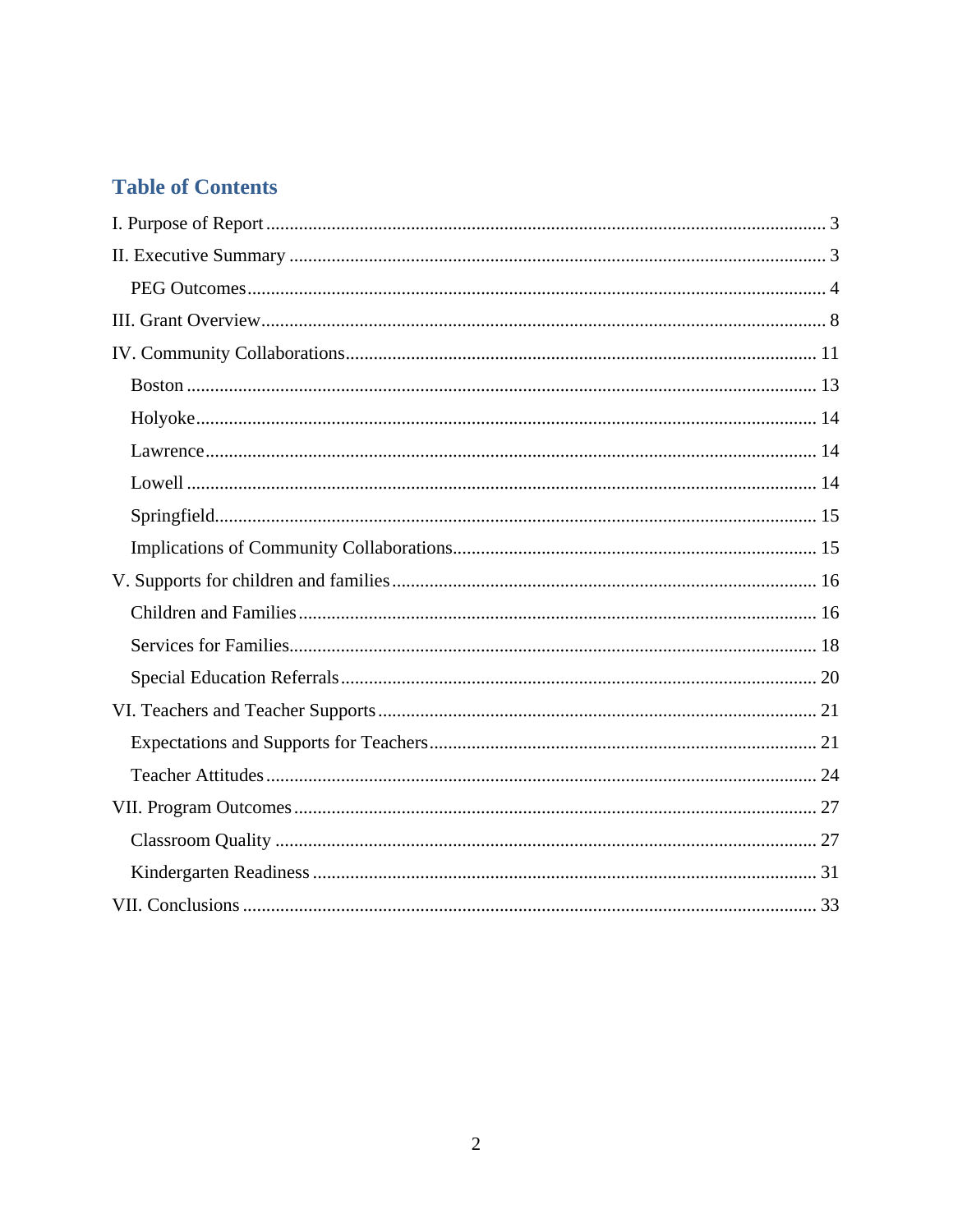# **I. Purpose of Report**

This report satisfies the requirement set forth in the Fiscal Year 2018 General Appropriations Act, line item 3000-6025, that the Department of Early Education and Care (EEC) report to the joint committee on education on the status of the Massachusetts Preschool Expansion Grant program, including but not limited to: summer assessment data of Preschool Expansion Grant students, classroom observation data and qualitative data from program leadership, staff and parents.

# **II**. **Executive Summary**

In December 2014, the Massachusetts Department of Early Education and Care (EEC) was one of 18 states awarded a federal Preschool Development Grant and one of 13 such grants that focused specifically on preschool expansion. The federal Preschool Expansion Grant (PEG) program provided \$60 million to Massachusetts to expand preschool in five high need communities for four years. The \$15 million annual award provides free preschool for approximately 850 four year-old children across Boston, Holyoke, Lawrence, Lowell, and Springfield each year. These children receive full-day, full-year preschool through public-private partnerships between the local education agency (LEA) and two or three local EEC-licensed early learning providers (ELPs). The Preschool Expansion Grant (PEG) programs opened in September 2015 and are funded until August 2019. The public school districts are granted the funds from EEC and are subcontracting with the ELPs for the direct services they provide to children and families in the community. The ELPs provide the preschool classrooms, and the LEAs work with the ELPs on the selection and implementation of curriculum, coordination and provision of comprehensive services, family engagement supports, and inclusive services for special populations, as well as joint professional development. Table A shows the grants to each community, the number of children being served each year and the local EEC-licensed ELPs.

| <b>Lead Agency</b>                        | <b>Children Served</b> | Local EEC-Licensed Early Learning Providers                                                                                                                                                     |
|-------------------------------------------|------------------------|-------------------------------------------------------------------------------------------------------------------------------------------------------------------------------------------------|
| Boston Public Schools<br>\$4,061,250      | 250/year               | YMCA of Greater Boston, Nurtury, Action for Boston Community<br>Development (ABCD) Head Start, Wesley, Boys and Girls Club,<br>Paige, Ellis Memorial, Catholic Charities (Nazareth and Yawkey). |
| Holyoke Public Schools<br>\$1,425,000     | 78/year                | Valley Opportunity Council, Holyoke-Chicopee-Springfield Head<br>Start (HCSHS)                                                                                                                  |
| Lawrence Public Schools<br>\$2,351,250    | $129$ /year            | Community Day, Greater Lawrence Community Action Program                                                                                                                                        |
| Lowell Public Schools<br>\$2,850,000      | 156/year               | Community Teamwork, Inc., Little Sprouts                                                                                                                                                        |
| Springfield Public Schools<br>\$3,562,500 | $195$ /year            | Square One, HCSHS, YMCA of Greater Springfield                                                                                                                                                  |

|  |  | Table A: Distribution of the Preschool Expansion Grant (PEG) by Community |
|--|--|---------------------------------------------------------------------------|
|--|--|---------------------------------------------------------------------------|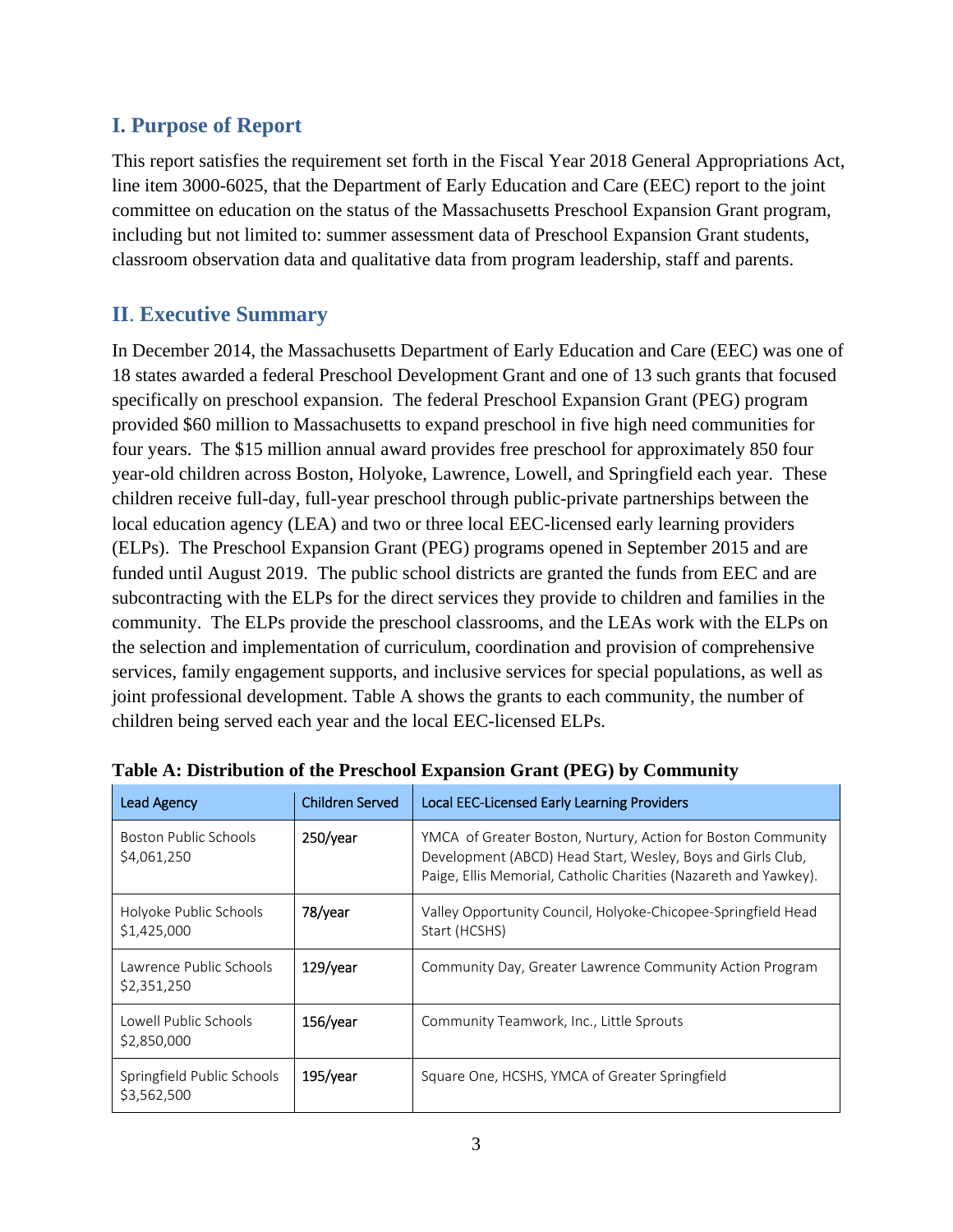### **PEG Outcomes**

The primary goals of these partnerships are to build collaboration locally between early education private providers and public school districts, create high quality and supportive prekindergarten programs staffed by highly qualified and well compensated educators and expand access to such opportunities to children likely to enter kindergarten without prior early education experiences. By these measures, the Preschool Expansion Grant (PEG) program has shown strong success in its first two completed years of operation. Programs are currently in the middle of the third year of operations.

### *Expansion of Access and Support for School Success*

PEG programs demonstrated good success in enrolling low income children not previously enrolled in any early education program.

- Across all PEG programs, 70 percent of children enrolled had no previous early education experience, as a result of ineligibility for EEC-subsidized child care vouchers; a need for full time, rather than the half day program provided by the public school; or a lack of awareness of preschool opportunities. However, in some communities like Holyoke, Lowell and Lawrence, these numbers were close to 100 percent.
- Additionally, 36 percent of enrolled children reported speaking a language other than English at home, with Lawrence and Lowell serving particularly large numbers of dual language learners.

As result, PEG programs have successfully expanded access to high quality prekindergarten for children who are likely to benefit greatly from the program and start kindergarten with better school readiness than without such a program.

The child outcomes reflect the success that PEG has had in serving these children well.

- Across standardized measures of English vocabulary and letter/ word recognition skills, children who participated in the PEG program demonstrated significant growth in standard scores, reflecting more growth than seen in a nationally representative sample of preschool aged children (used to standardize the assessment scoring). On average, they ended the year with literacy and math skills that were on par with this sample (reflected in a standard score of 100).
- The greatest gains were seen in English vocabulary growth. Children began the PEG program much farther below the expected skill level for English vocabulary than in other skills, a result reflective of the large numbers of dual language learners being served. The PEG program significantly closed the gap in vocabulary skills.
- Teachers also rated children in the PEG program at expected levels of social skills and behavior development across the PEG year, on average.

Overall, the children who participate in the PEG program are entering kindergarten with a strong preparation for success.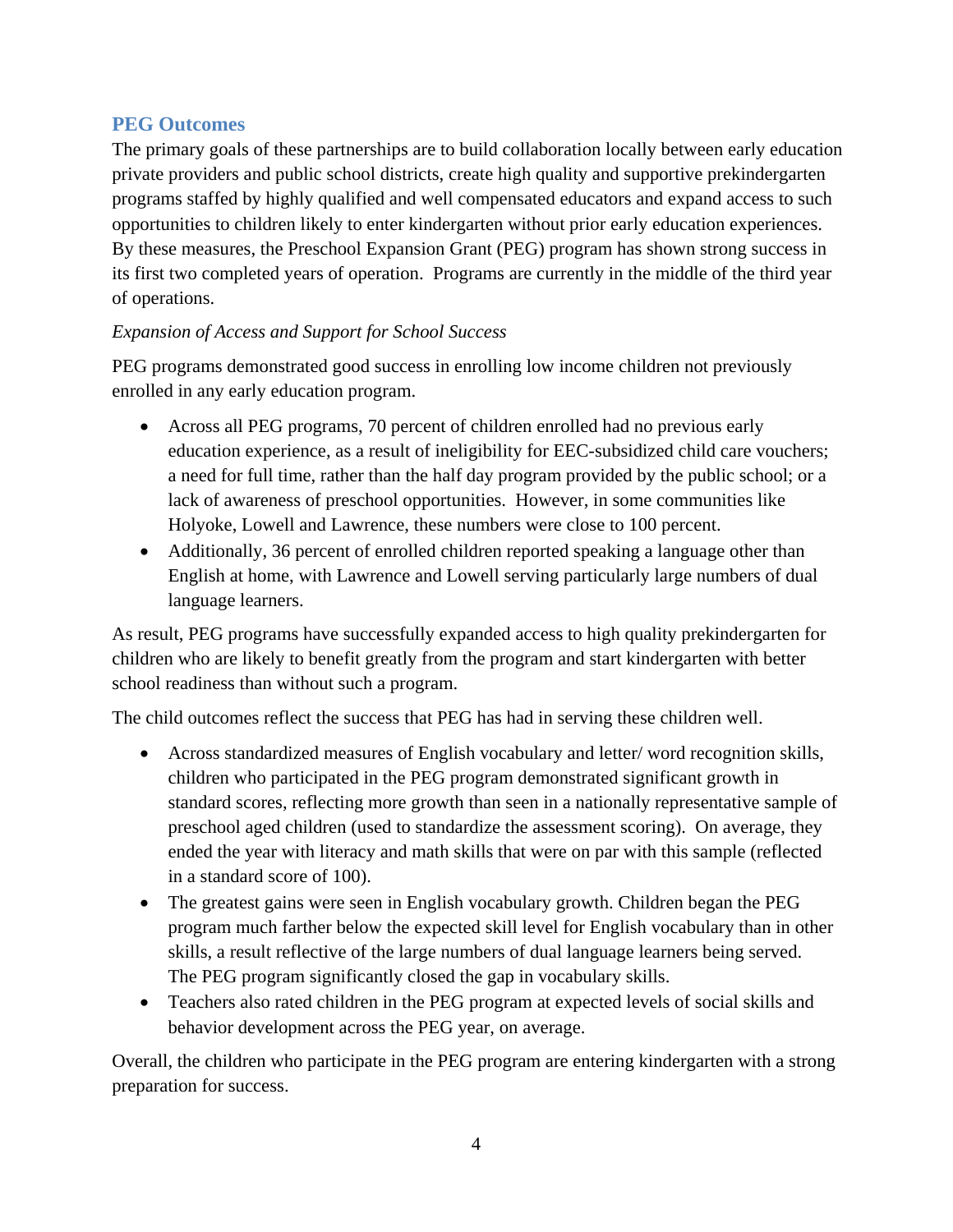

**Figure A: 2016-17 PEG Children from Beginning of PEG to Beginning of Kindergarten**

*Note. This graph represents averages only; not all children increased their skills over time, but the majority did. To interpret changes in standard scores over time:* 

#### *Local Collaboration*

Each community was required to create leadership structures that include membership from the public school district staff and EEC-licensed programs and support collaborative decision making by all partners. While this process has been structured differently by each grantee, opportunities exist for collaborative decision making, conversations about local alignment and reflections on implications of successes and challenges to ongoing programming decisions. In particular, the collaborative leadership have focused attention on the following:

- Considering how to improve access to prekindergarten for all children locally and best integrate the PEG program into larger, somewhat fragmented, local systems of early education, including:
	- o Organizing outreach to families not currently served by the early education system; and
	- o Building a referral system, which in some cases leverages the public school kindergarten registration resources.
- Identifying key points of alignment to ensure a smooth transition to Kindergarten, including:
	- o Aligning curriculum and developing shared expectations for kindergarten readiness;
	- o Building opportunities for conversations between PEG teachers and kindergarten teachers about classroom structures and expectations;
	- o Coordinating information sharing between PEG teachers and kindergarten teachers about individual children; and
	- o Supporting parents through the process of kindergarten enrollment and transition.
- Engaging in continuous quality improvement by reviewing program data and making responsive program adaptations.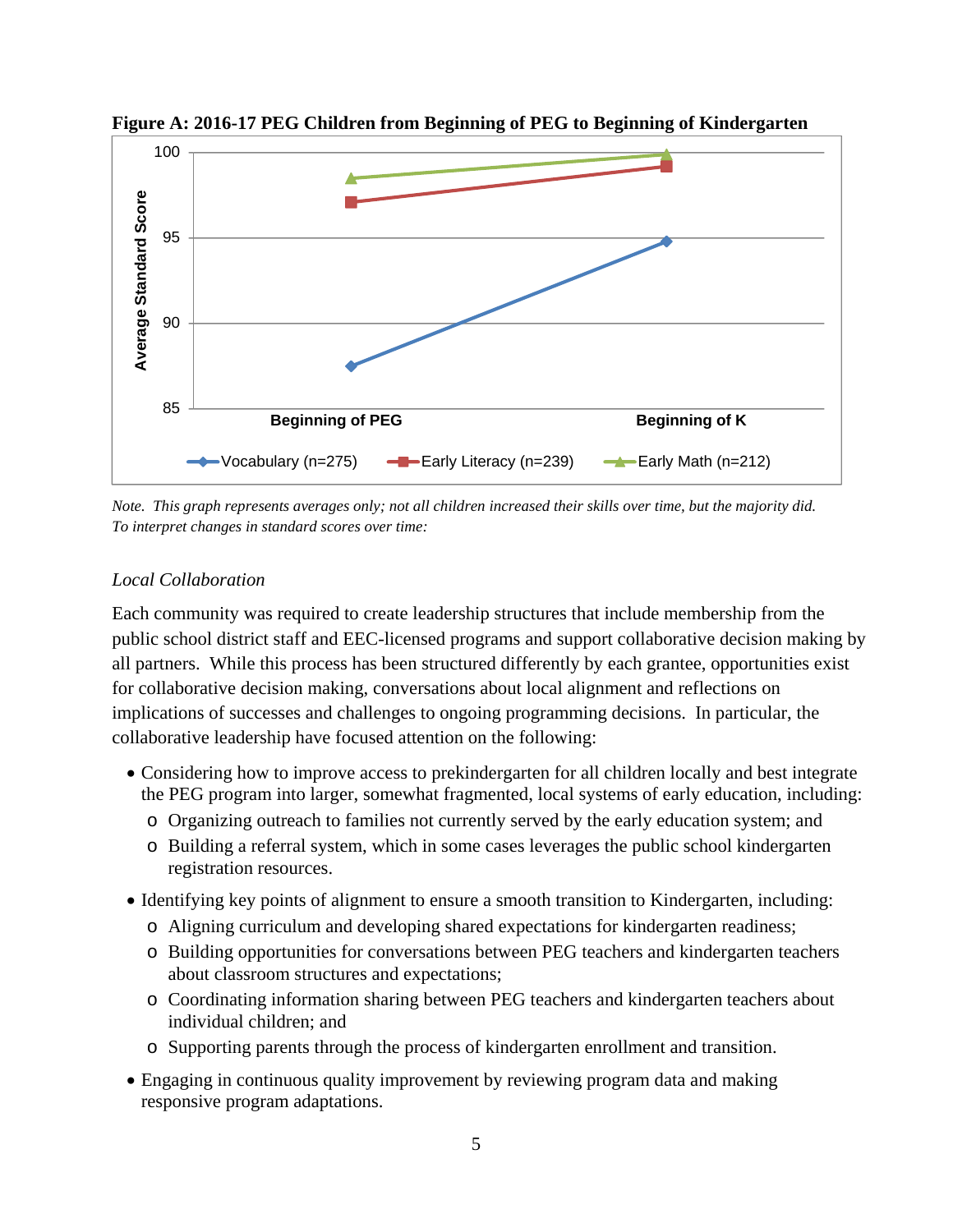### *High Quality Classrooms*

PEG programs have invested heavily in their educators, providing multiple professional learning opportunities, including coaching, and ensuring salaries are commensurate with the public schools. Classrooms are often staffed with three teachers each to provide flexibility to engage in jobembedded professional development and ongoing planning and communication with families, as well as lower child-teacher ratios for much of the day. In return for these investments, programs have hired educators with strong qualifications (all Lead Teachers have a Bachelor's degree and 23 percent have a Master's degree) and expect high levels of engagement in the professional learning opportunities and responsibilities outside the classroom, such as connecting with families. The classroom quality results reflect the early return on these investments.

- In Year 1 (2015-2016) and Year 2 (2016-2017), PEG classrooms demonstrated strong levels of quality on two standardized observational measures, comparable to or better than other large scale early education programs.
- More significantly, these classrooms demonstrated growth in quality between Year 1 and 2 on two important dimensions of quality, classroom organization and emotional support. Measures of instructional quality showed early signs of growth as well, but these were not consistent across communities.

Classroom quality will continue to be measured each year of the PEG program to better understand the extent to which these investments pay off over time. The development of instructional skill is the most challenging area of growth for early education teachers and one that is increasingly a focus of PEG professional supports. Teacher retention will also be tracked, as high levels of retention are essential to ensuring that the professional investments pay off. Early reports from Year 3 (2017- 2018) suggest that three of the five communities have not seen any lead teacher turnover in the third year; an improvement over the 77 percent return rate seen in Year 2.

### *Family Supports*

PEG programs were deeply committed to working with families and provided many supports to them, including home visits, multiple family events, opportunities to engage with PEG staff, case management and targeted mental health and behavioral supports (both to children directly and to support teachers who work with particular children and families).

- Most of the PEG programs have one staff person dedicated to family engagement and support. As extensive outreach has been necessary to engage some of the harder to reach families, having PEG staff to go door to door has been essential. These staff often serve as the first point of contact for families with the program.
- PEG programs have used multiple opportunities to reiterate to families the importance of having children regularly attend school. Comparison of children's attendance from Year 1 to Year 2 showed a drop in absentee rates from 9 to 7 percent.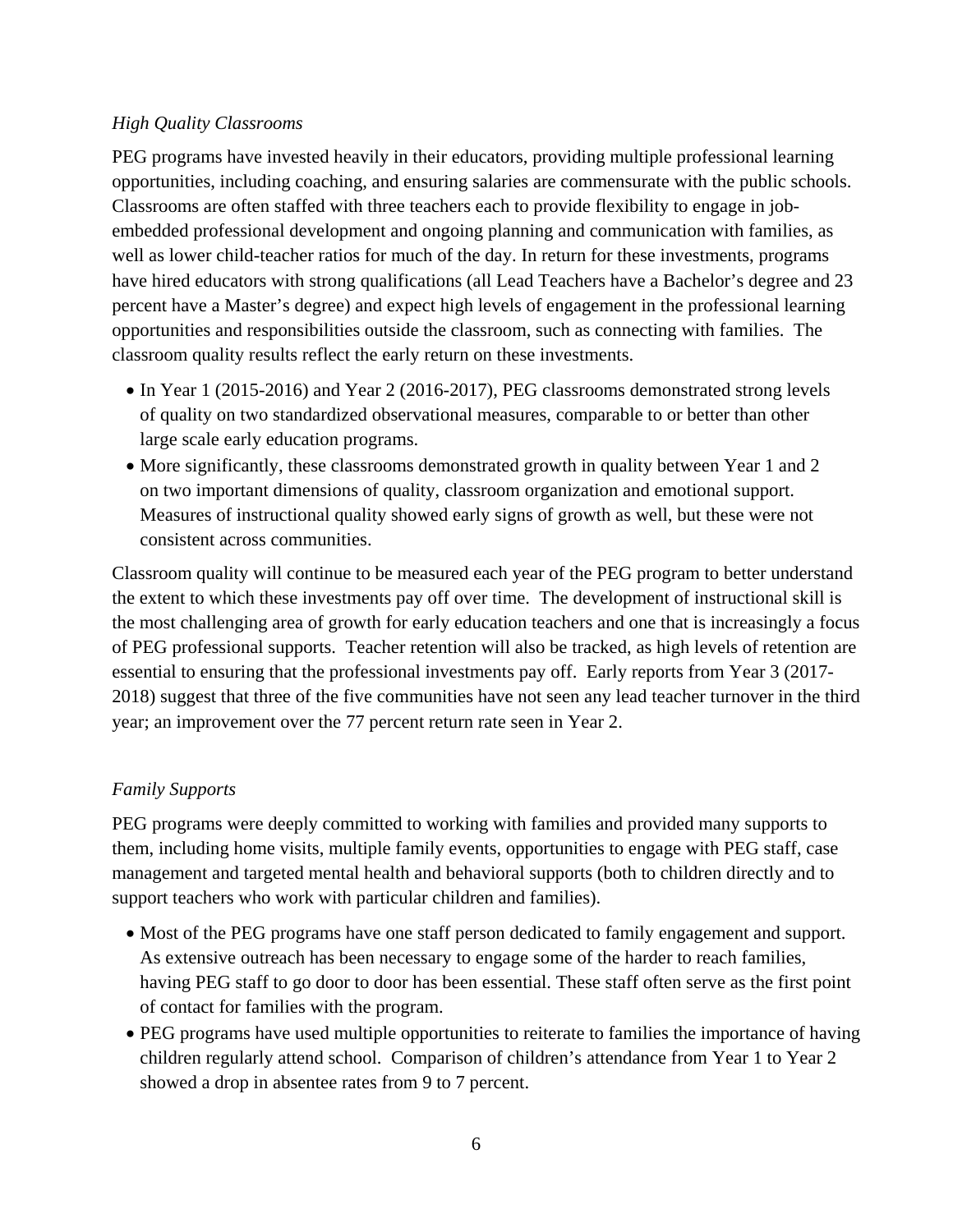- PEG programs also report an increasing focus on building parents' capacity for supporting their child's healthy growth and development, either through communication about the curriculum, home supports for children, or English classes and job skills training for parents.
- PEG programs report serving groups of families facing multiple challenges such as homelessness, job loss, isolation and mental health issues that require intensive intervention. Every program has powerful stories about the ways families have been connected to resources at a critical time in their lives.

The PEG programs indicate confidence that they have identified preschool models that are likely to achieve their goals for children, families and educators. At the same time, as children who attended in past years move on to kindergarten and first grade, programs are turning attention to understanding the ongoing school success of PEG graduates and considering implications for continued program development.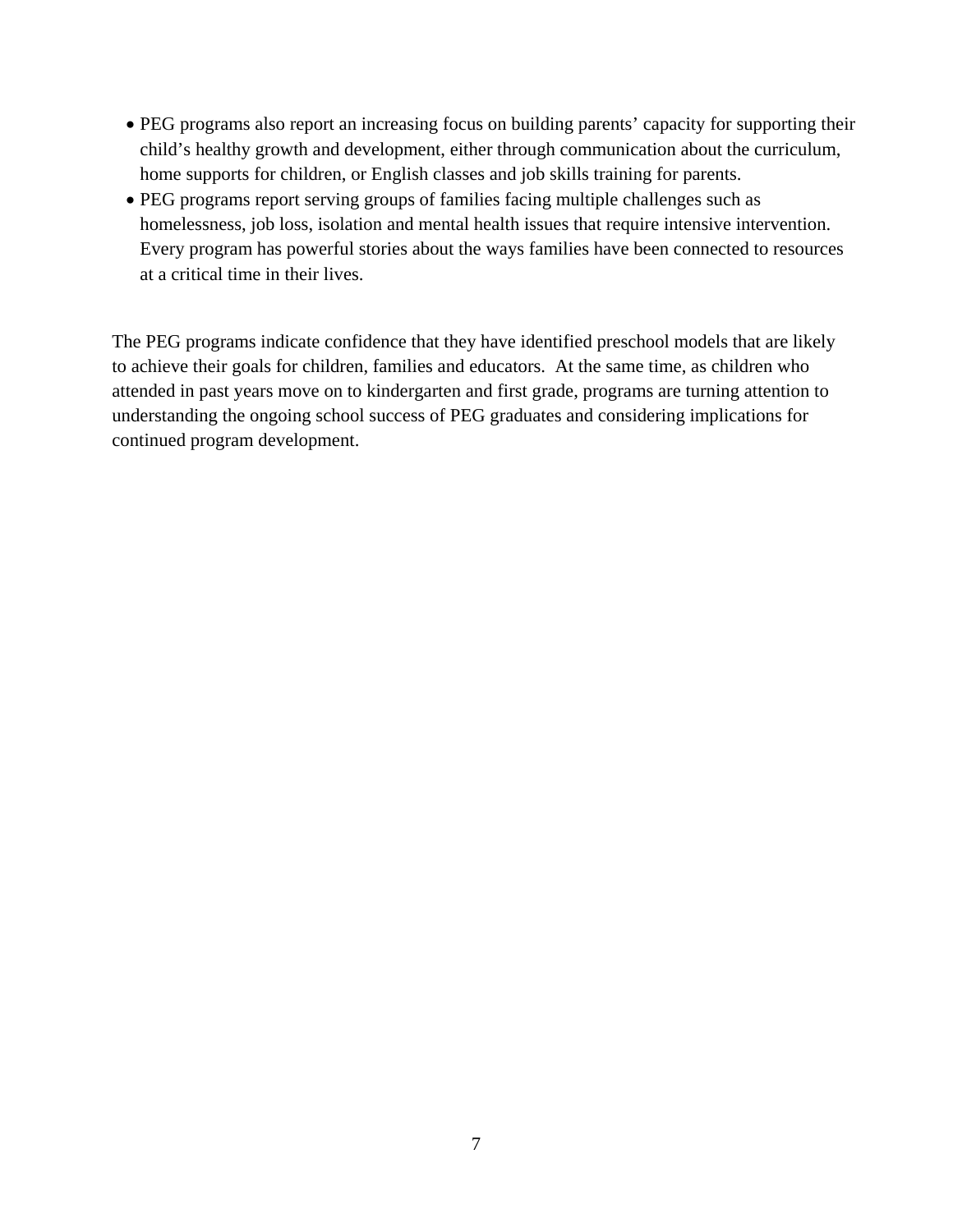### III. **Grant Overview**

In December 2014, the Massachusetts Department of Early Education and Care (EEC) was one of 18 states awarded a federal Preschool Development Grant and one of 13 such grants focused on preschool expansion. The Preschool Development Grants are a discretionary federal grant program that is jointly administered by the U.S. Department of Education and the U.S. Department of Health and Human Services. These grants support states in (1) building or enhancing their infrastructure to provide high-quality preschool programs (referred to as Preschool Development Grants) and (2) expanding high-quality preschool programs in high-need communities (referred to as Preschool Expansion Grants - Massachusetts' category). Each state grantee uses their funds in a unique way to expand state-funded high-quality preschool.

Massachusetts' approved application proposed working with five communities in these efforts to expand high-quality early childhood education to four-year-old children whose families earn under 200 percent of the federal poverty line. In applying for this funding, EEC noted, "Our most vulnerable families include those living with limited income, some in deep multigenerational poverty, whose daily lives are characterized by significant housing instability, health and mental health needs, nutrition challenges and the now well-known impact of chronic trauma, toxic stress and adverse childhood experiences. Our military, refugee and immigrant families also face many of these same challenges. For all of these populations with young children, access to high-quality preschool represents both a common need and an immensely effective public policy to stabilize the family and advance both child and parent well-being." The efforts to expand state-funded prekindergarten as reflected in the Preschool Expansion Grant (PEG) program represents a recognition that "the overall third grade reading performance is troubling enough, with 43% of children scoring below proficient, but the performance of lowincome children is even more alarming with a staggering 61% below proficiency. Massachusetts can, and must, do more to engage and support children, especially vulnerable populations, during the critical years preceding kindergarten."

Five high-need communities in Massachusetts -- Boston, Holyoke, Lawrence, Lowell, and Springfield -- have been funded to implement full-day, full-year preschool for four-year-olds through public-private partnerships between the local education agency (LEA) and two or three local EEC-licensed early learning providers (ELPs). The public school districts are granted the funds from EEC and are subcontracting with the ELPs for the direct services they provide to children and families in the community. While only ELPs are running the PEG funded classrooms, the LEAs are working with the ELPs around the selection and implementation of curriculum, coordination and provision of comprehensive services, family engagement supports, and inclusive services for special populations, as well as joint professional development.

EEC has completed its second year (2016–17) of overseeing the programs funded by the federal Preschool Expansion Grant (PEG), providing resources to 48 classrooms in five communities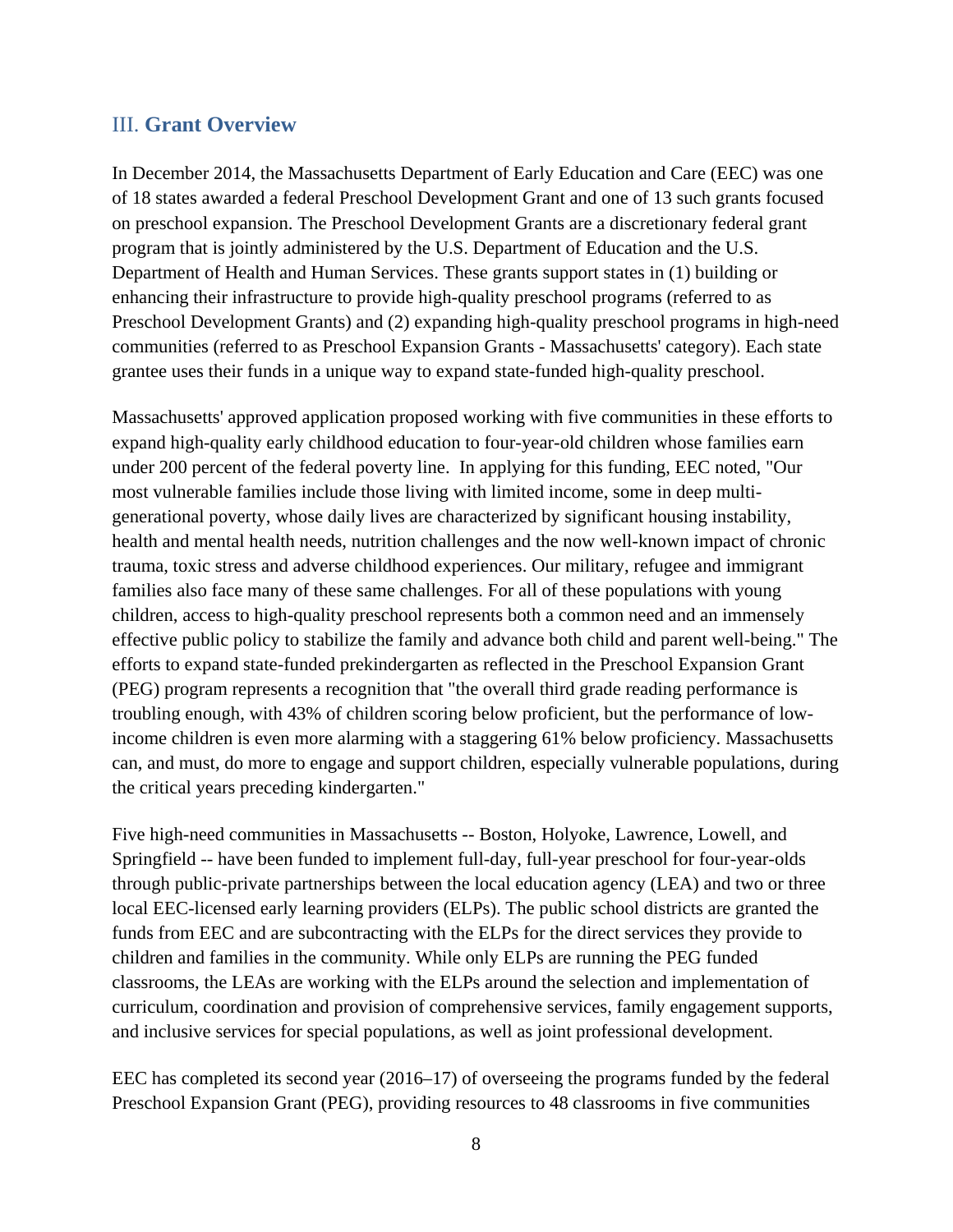across Massachusetts - Boston, Holyoke, Lawrence, Lowell and Springfield. The local education agencies (LEAs) and EEC-licensed early learning providers (ELPs) in each community worked collaboratively to design preschool programs that leverage local resources, are provided by the ELPs and supported by the LEA and began implementation in September 2015. Each community has a Head Start program as one of the ELPs, in addition to other community based programs that serve preschool children. The current plan provides space for approximately 850 children in 48 classrooms with services provided by 12 ELPs across the five communities. Children are determined eligible for the program if they are:

- Four-years-old and eligible for kindergarten in the following September
- Family income is below 200 percent of the federal poverty line

All the communities, except Boston, limited initial enrollment to children who had never before attended any formal early childhood education program. In Boston programs extended the day and school year schedule while improving the quality of services for children they were already serving. Grant amounts were established based on the number of children each community proposed to serve. The first cohort of children to attend PEG-funded programs graduated in August 2016 and are now in first grade. The second cohort began attending these programs in September, 2016 and entered kindergarten in the 2017-2018 school year.

| LEA/Award                                   | Children<br>Served | Local EEC-Licensed Early Learning Partners (ELPs)                                                                                                                                               |
|---------------------------------------------|--------------------|-------------------------------------------------------------------------------------------------------------------------------------------------------------------------------------------------|
| <b>Boston Public Schools</b><br>\$4,061,250 | $250$ /year        | YMCA of Greater Boston, Nurtury, Action for Boston Community<br>Development (ABCD) Head Start, Wesley, Boys and Girls Club,<br>Paige, Ellis Memorial, Catholic Charities (Nazareth and Yawkey). |
| Holyoke Public Schools<br>\$1,425,000       | 78/year            | Valley Opportunity Council, Holyoke-Chicopee-Springfield Head<br>Start                                                                                                                          |
| Lawrence Public Schools<br>\$2,351,250      | $129$ /year        | Community Day, Greater Lawrence Community Action Program                                                                                                                                        |
| Lowell Public Schools<br>\$2,850,000        | $156$ /year        | Community Teamwork, Inc., Little Sprouts                                                                                                                                                        |
| Springfield Public Schools<br>\$3,562,500   | $195$ /year        | Square One, Holyoke-Chicopee-Springfield Head Start, YMCA of<br>Greater Springfield                                                                                                             |

**Table 1. Summary of Distribution of the PEG grants**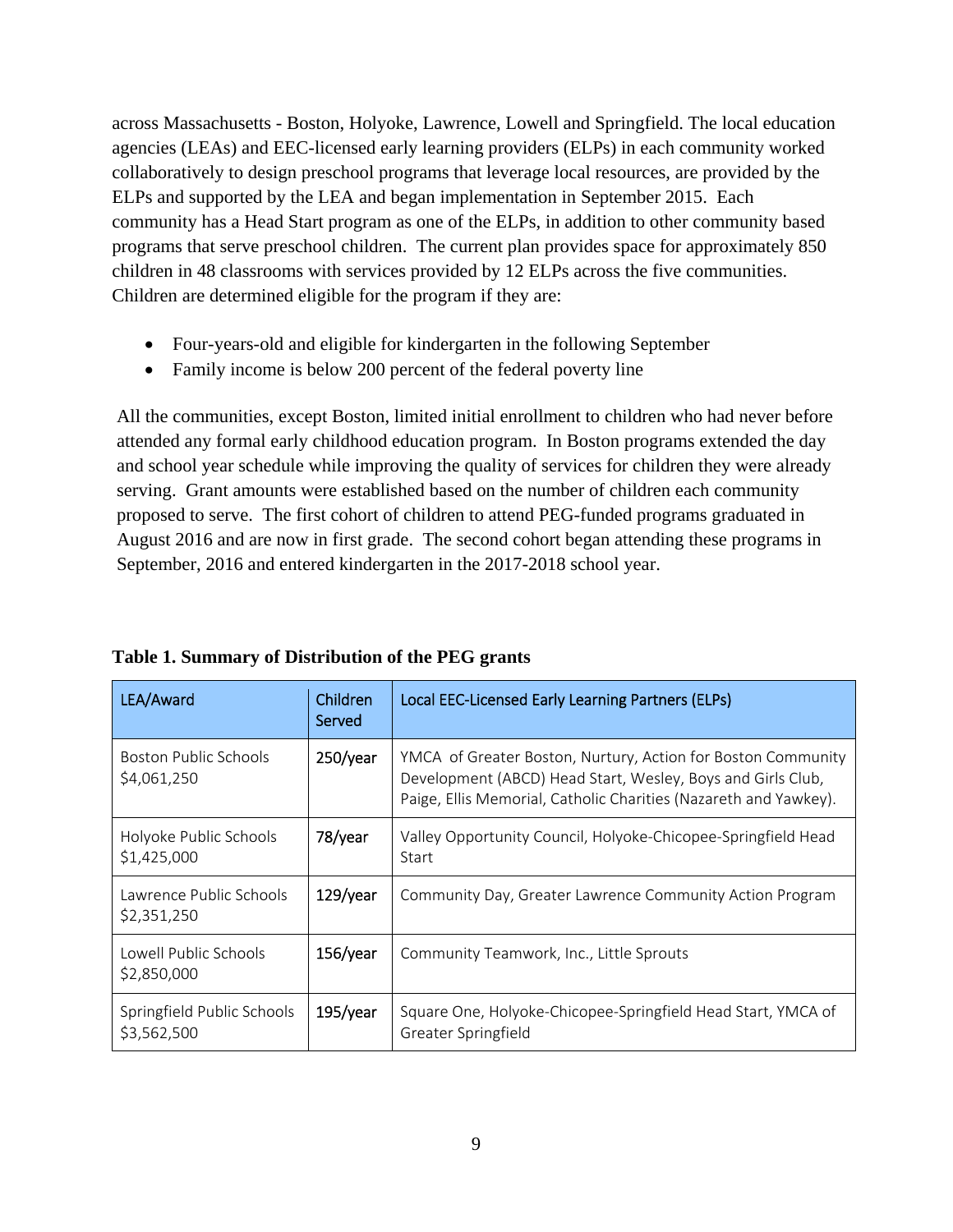EEC has contracted with Abt Associates to perform a multi-component, longitudinal evaluation of the use of PEG funds in Massachusetts, which includes four main components:

- an implementation study of quality components in PEG programs
- a longitudinal study of outcomes for PEG children and families
- an impact study of effects on children and families, and
- a cost study.

The evaluation is designed help EEC to learn from the communities implementing the PEG grant, support quality improvement at the local level, and inform decisions about sustaining and expanding programs and policies developed through this grant. Through the use of surveys and interviews, Abt detailed the programmatic supports provided to teachers and examined the services provided by the family support staff in each program. In the spring of 2017, Abt conducted classroom observations to measure the quality of child-teacher interactions, and the supports provided for the development of language and literacy skills. Children's language, literacy, math and executive function skills were assessed at the beginning of the PEG program and the beginning of the following Kindergarten year. EEC staff also interviewed PEG program staff about the structure and effectiveness of collaboration processes in the summer of 2017, as part of ongoing program monitoring.

Expanding on the federal Preschool Development Grant requirements, EEC identified a set of quality requirements for the PEG programs. The Year 1 evaluation report identified that all of the required elements were implemented in the first year of the program, although a fair amount of variation in the extent of implementation were seen across the communities.

Components of quality that were fully implemented were as follows:

- All programs were in operation on a full-day, full-year schedule (at least 8 hours/day, 12 months/year);
- A maximum class size of 20 and maximum child-teacher ratio of 10:1 were maintained, and many classrooms were staffed with three teachers bringing ratios even lower;
- Teaching Strategies Gold® was used as a formative assessment tool;
- At least one educator in each classroom had a bachelor's degree in a relevant field; and
- All lead teachers were paid salaries commensurate with those of comparable positions in the public schools, including many assistant teachers.

Other components of quality showed variation in implementation across communities, including:

 A curriculum aligned with the Massachusetts Common Core Standards and EEC Standards and Guidelines was used, although the specifics of the choice and extent of the alignment across the community varied by grantee.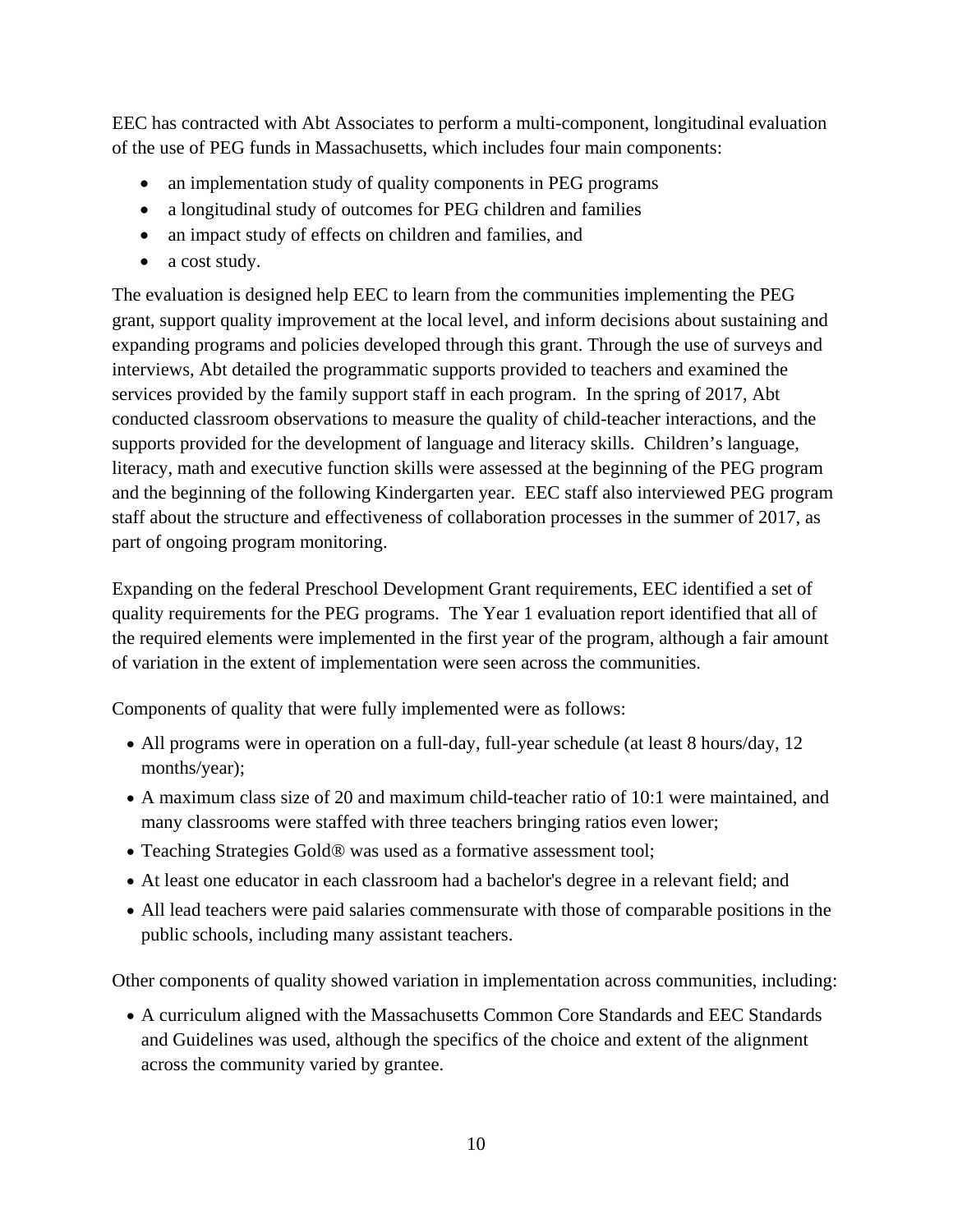- Each grantee engaged in many efforts to communicate and connect with families. In four of the communities, each program had at least one dedicated family support coordinator to organize these activities.
- Comprehensive services (including vision and hearing screenings, and referrals to services addressing health, mental health, and behavior) were provided to families and children as needed.
- Programs were committed to serving children with IEPs and those requiring other supports (e.g., children without permanent homes, dual language learners (DLLs), refugee or immigrant families, etc.). Coordination of these services became an area of focus in Year 1.
- Efforts have been made to build links with services for children from birth to age 3 (e.g., early intervention or home visiting services), as well as supports for the transition to Kindergarten. In Year 1, programs focused on outreach to families to encourage enrollment and support for early kindergarten enrollment.
- All programs plan to achieve a level 4 rating in the Massachusetts Quality Rating and Information System (QRIS) or National Association for the Education of Young Children (NAEYC) accreditation and granted level 3 QRIS rating by the end of the four year grant period. Most programs were new and began as Level 1 programs as a result and demonstrated progress towards achieving higher levels in Year 1.
- In all communities, professional development was coordinated among ELPs and with the support of LEAs.

The report that follows focuses on program implementation in Year 2 (2016-2017) and draws from the PEG Year 2 implementation findings<sup>1</sup> as well as information gathered by EEC as part of the EEC's programmatic monitoring of LEAs (through enrollment data and leadership interviews). Reports from Abt Associates of the program costs and impacts on children's end of prekindergarten school readiness skills will be available in the spring of 2018.

# **IV. Community Collaborations**

 $\overline{a}$ 

Each PEG community has been required to put structures in place for communication and collaboration among the public school districts and the community-based EEC-licensed early education and care programs. These collaborations are expected to support program design, coordination of program activities and funding, and coordinated decision-making among the LEA and participating EEC-licensed programs. The LEA in each community is responsible for managing the funds and monitoring the use of funds to meet the programmatic requirements of the grant. In the PEG model, the classrooms are run by the EEC-licensed early education and care

<sup>&</sup>lt;sup>1</sup> Goodson, B., Checkoway, A., Hofer, K., Watt, R., Yudron, M. & Acevedo, M. (2017). Year 2 Massachusetts Preschool Expansion Grant (PEG) Evaluation Report. Abt Associates: Cambridge, MA.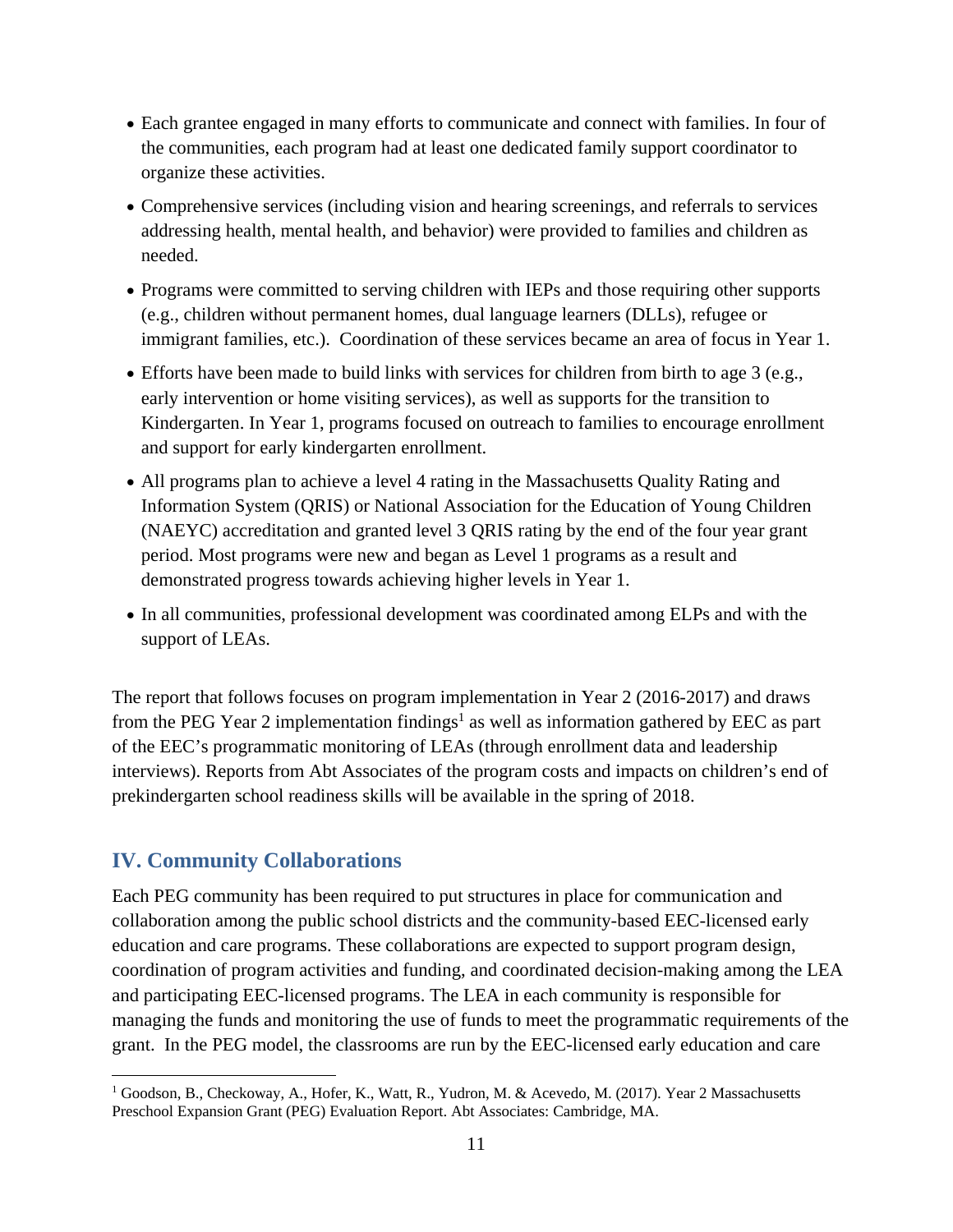program, rather than the public school districts. Instead, each LEA identified particular supportive services, such as professional development, that they provide. In this role, each LEA has hired one or two people to coordinate the PEG grant and to manage the collaboration among partners.

In all PEG communities, the primary mechanism for this collaboration was the creation of a steering committee with representation from the LEA and each EEC-licensed provider. In some communities, multiple subcommittees were formed to ensure communication at different levels of leadership, such as subcommittees of executive management and of center directors, as well as those planning for particular programmatic requirements of the grant, such as family engagement supports, curriculum choices, and professional development activities.

The collaborative decision making that has resulted has been important in the following areas:

- Considering how to improve access to prekindergarten for all children locally and integrating the PEG program into any local enrollment systems; they have also considered how best to reach families and manage referrals. In some communities the public school has used their kindergarten registration resources to manage such a system.
- Identifying key points of alignment to ensure smooth transition to kindergarten; these include aligned curriculum, familiarity with kindergarten expectations, conversations between PEG teachers and kindergarten teachers about classroom structures and expectations, and information to share with kindergarten teachers. They have also coordinated information sharing with parents about kindergarten enrollment and transition.
- Engaging in continuous quality improvement; these groups provide a platform to review program data and make decisions about program adjustments in response. Such efforts should build stronger and more consistent programming locally over time, although more support is needed to ensure that this work continues, as kindergarten and first grade data becomes available for review.

After two years of implementations, the basic structure of the program and the roles of each partner have become fairly well defined. Management structures are in firmly in place and include the following components:

- **Executive management** Boards or steering communities that include the executive leadership of the EEC-licensed programs and district staff meet quarterly in Boston and Lowell. In Lawrence, executive management is convened on an as-needed basis.
- **Program management** Steering committees or management teams staffed by the program managers in each agency meet monthly in all communities. In Holyoke and Springfield, executive managers are included in these meetings when issues are being discussed that require their attention.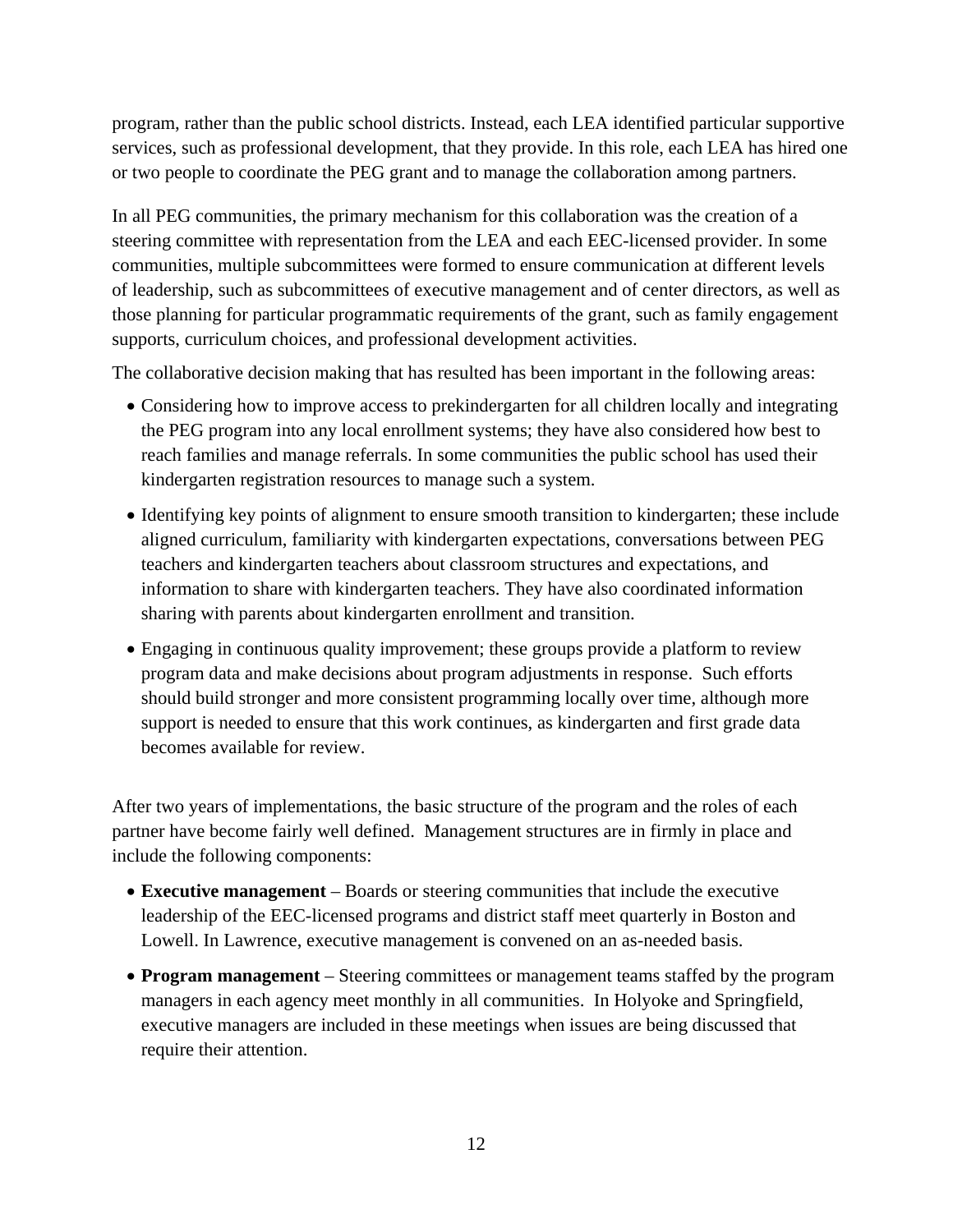- **Director meetings** In Boston, the directors meet monthly. As the program has matured, Boston Public Schools has increasingly used these opportunities to provide technical support to the directors in order to build their capacity as instructional leaders. In Lawrence, the directors meet monthly with each other and the public school district's Early Childhood Director, who also coaches PEG teachers, to discuss program implementation.
- **Subcommittees** In Lowell and Springfield, subcommittees are convened monthly for ongoing planning of particular program components, such as professional development and family engagement/ comprehensive services supports. These groups are staffed by program directors, other program and district staff working on these issues (such as coaches and family support staff) and PEG managers from all agencies. Other communities include these topics as part of other standing management meetings.
- **Superintendent- Commissioner Meetings** EEC's Commissioner meets with the Superintendent of each community and the program leadership once a year to discuss lessons learned and plans for the future.
- **Monitoring** Each public school district conducts a programmatic and fiscal monitoring visit to every program twice a year. EEC then conducts a similar visit with the public school districts once a year, reviewing their program management and their monitoring processes and findings.

Descriptions of the program model in each community follow.

#### **Boston**

- The PEG collaboration built off prior efforts on the part of Boston Public Schools (BPS) to expand the use of the BPS prekindergarten curriculum to local, community-based providers (the Boston K1 in Diverse Settings (K1DS) model)
- Expansion of the Boston K1DS model, with the addition of programmatic enhancements such as family engagement and comprehensive services, to three EEC-licensed ELPs (Action for Boston Community Development (ABCD), Nurtury and the YMCA of Greater Boston).
- As part of this planning process, the decision was made to blend PEG funding with subsidy funds from EEC or Head Start funds, while focusing on improving the quality and extending hours of programs and classrooms that currently existed.
- Blended funding allowed additional ELPs to be funded (Boys and Girls Club, Catholic Charities, Ellis Memorial, Paige Academy and Wesley were selected to provide additional PEG classrooms).
- BPS provides curricular materials, professional development, and coaching to PEG teachers. Each EEC-licensed provider manages the family supports and comprehensive services relatively independently, although monthly director meetings allow for sharing of best practices.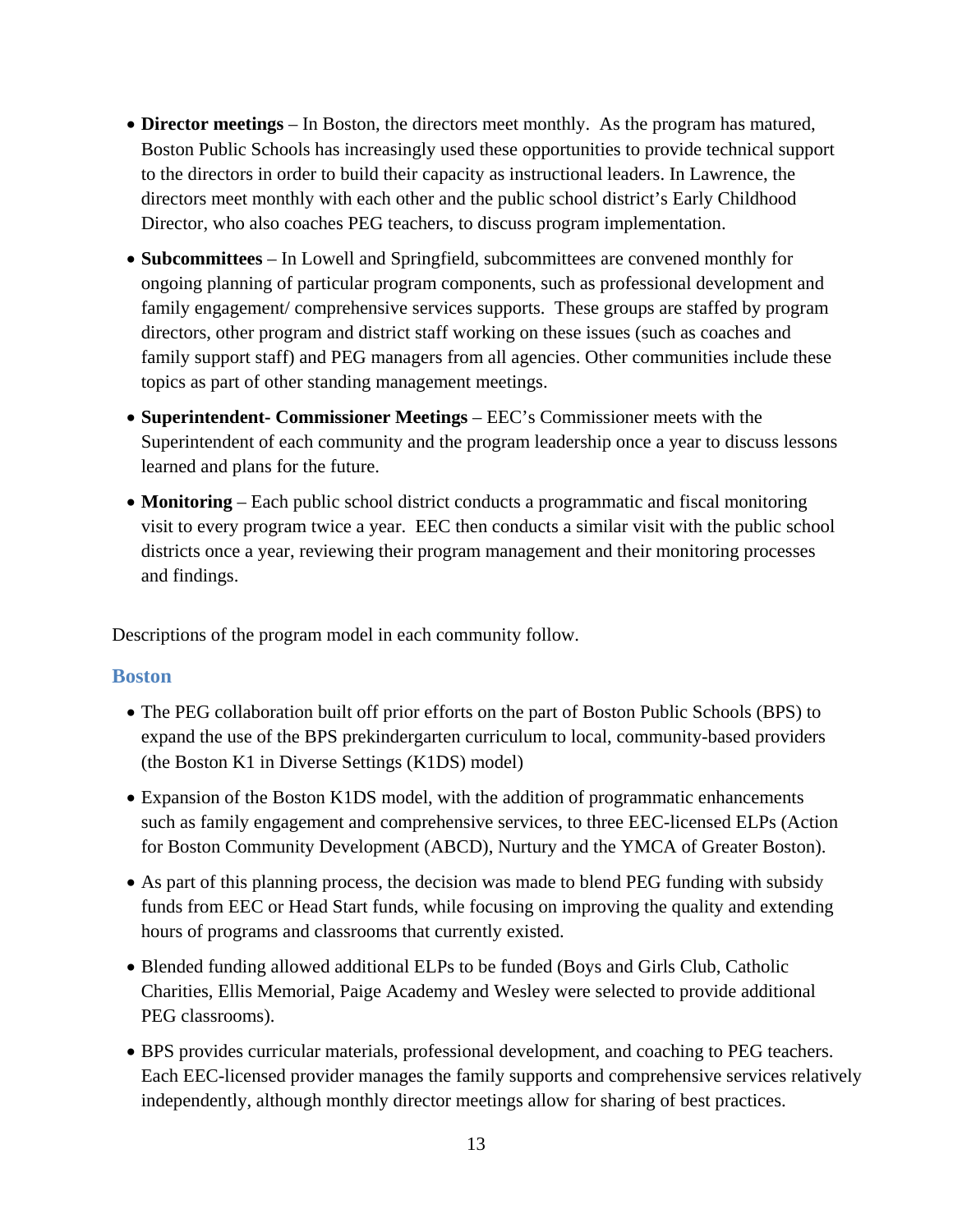# **Holyoke**

- Two EEC-licensed ELPs (Valley Opportunity Council (VOC) and Holyoke Chicopee Springfield Head Start) oversee four PEG classrooms located in Holyoke Public School (HPS) buildings, with each ELP responsible for one classroom in each school.
- HPS provides coaching and coordinates a larger initiative focused on building early literacy community-wide (Holyoke Early Literacy Initiative or HELI).
- PEG classrooms have been a key component of the larger plans for the preschool expansion in the community through the partnership of the public schools and EEC-licensed organizations.
- PEG teachers participate in professional learning communities with public preschool and kindergarten teachers.
- Each ELP manages the family engagement and comprehensive service efforts independently and supplements the professional development provided by HPS.

### **Lawrence**

- Two EEC-licensed ELPs (Greater Lawrence Community Action Council (GLCAC) and The Community Group) opted to each start new programs that each run independently in Lawrence.
- Lawrence Public Schools (LPS) manages enrollment for the PEG classrooms and leads efforts to increase alignment with public school kindergarten classrooms, and transition to kindergarten activities through Lawrence Learns.
- During the course of the first year of PEG, the two ELPs began to consider possibilities for greater alignment and decided to use the same curriculum starting in the second year, a change that also led to more coordinated professional development and coaching. Subsequently, consultation with Lawrence Public Schools led one ELP to choose a new curriculum better aligned with the elementary curriculum.

### **Lowell**

- Lowell Public Schools (LPS) and its EEC-licensed partners, Little Sprouts and Community Teamwork, decided to open one new early childhood center jointly run by the two PEGfunded ELPs.
- Although the two ELPs maintain separate licenses from EEC for the classrooms, the program has been viewed as one entity and decisions have been highly collaborative across the ELPs.
- All program components have been aligned and are jointly managed by the two programs in collaboration with LPS.
- LPS provides coaching and coordinated supports with other district departments as needed.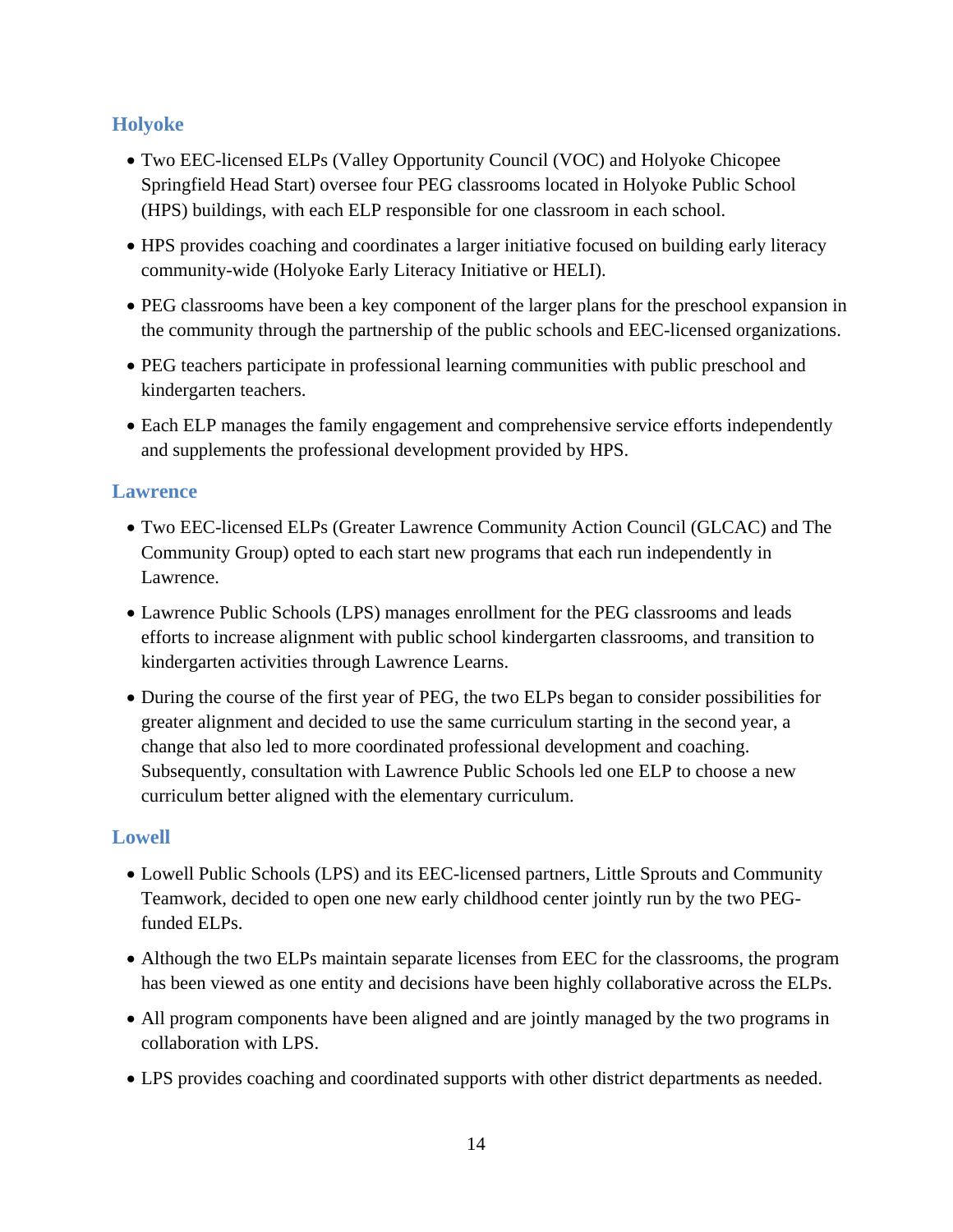# **Springfield**

- Springfield Public Schools (SPS) purchased a building to serve as an early childhood center, where PEG classrooms run by three EEC-licensed ELPs (Holyoke Chicopee Springfield Head Start, YMCA of Greater Springfield and Square One) are co-located with other SPS Prekindergarten and Early Head Start classrooms. Each ELP also opened classrooms located within one or two of their other existing sites across the city.
- All PEG classrooms use the same curriculum as the public school prekindergarten classrooms, and SPS provides professional development and coaching focused on the curriculum and effective instructional practice.
- Each ELP manages the family engagement supports and comprehensive services provided to children and families in their classrooms, although monthly management meetings for all ELPs help bolster efforts to align these supports.
- SPS has also funded an occupational therapist, a speech pathologist and a behavioral specialist to consult with PEG teachers and provide additional comprehensive service supports.

# **Implications of Community Collaborations**

Each community has maintained a great deal of autonomy in designing the PEG programs, and, as evidenced by the descriptions above, organized their programs in very different ways. The role of EEC has been to set expectations-- through the PEG quality criteria -- monitor implementation and budgeting, and provide technical assistance as needed.

### *Opportunities for Collaboration*

Although each community has organized their structures differently, all have created regular opportunities for EEC-licensed program and public school leadership -- from program directors to executive directors -- to come together to address issues as they arise. Interviews with program staff during EEC's program monitoring revealed that these meetings, although time consuming, were essential for information sharing and relationship building. It has also been noted that due to the complexity of the collaborations and the intensity of the planning for effective programming, strong facilitation is critical to collaborative decision making. Data, both from the evaluation and from program level data collection, helps to focus decision making within local collaborations as does a shared sense of commitment to ensuring that *all* children in the community have access to prekindergarten and preparation for success in kindergarten.

### *Communication*

Communication at all levels within and across organizations was reported as essential, so that all leaders understand and consistently implement decisions, and program staff see how their work contributes to the goals of the program. While the program can be run well without the involvement of executive level leadership for much of the time, their participation becomes essential to strategic decisions about future directions of the program, particularly discussions of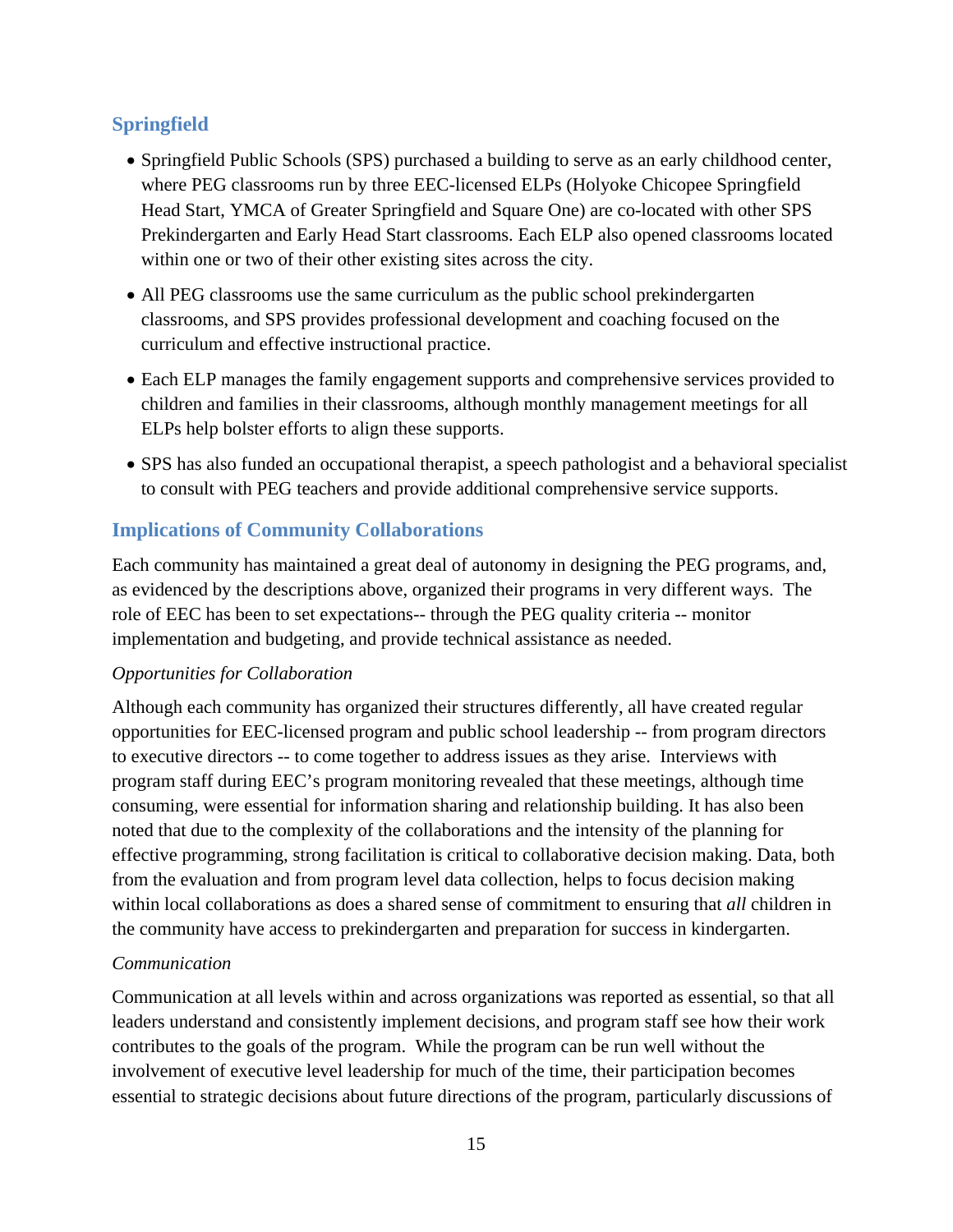sustainability plans. For programs without such regular opportunities, initiation of sustainability planning has led to efforts to re-engage with higher levels of management.

### *Monitoring*

Program monitoring is also essential to ensure responsible fiscal and programmatic management. The district staff play a key role in monitoring their EEC-licensed subgrantees, while EEC directly monitors the districts and oversees their subgrantee monitoring. Although this structure has been effective in identifying and correcting fiscal and administrative challenges, it has also been time consuming for the districts and required the development of new policies and procedures, as well as the tapping of fiscal expertise not originally funded by the grant. Public school staff report a sense of conflict in their obligation to both monitor the programs and facilitate the collaboration.

### *The Role of EEC*

EEC has played the role of guiding communities, providing technical assistance and, when necessary, facilitating local planning efforts. Staff participate in most local meetings and frequently consult with program staff about issues as they arise. EEC staff also conduct the monitoring review of each district and the yearly review and approval of program plans and budgets for the next grant year. This level of engagement has allowed EEC to ensure programs are in compliance with grant expectations, develop a deep knowledge of local decision making, contribute to program planning when guidance was necessary, and facilitate difficult conversations, while maintaining enough distance that community leadership is able to exercise autonomy in decision making.

# **V. Supports for children and families**

# **Children and Families**

In the 2016-17 school year, PEG programs successfully enrolled children from low-income families, the majority of whom had not had any prior early education experience (70 percent). Despite the option of enrolling children from families with incomes up to 200 percent of the Federal poverty line (\$49,200 for a family of four in 2017), the mean PEG family income reported as part of the enrollment process was about \$20,000 dollars per year. (Sixty-eight percent of families report incomes lower than the 2017 federal poverty level for a family of four, \$24,600). The demographics of these classrooms varied by community, but overall the programs served large percentages of minorities and dual language learners (see Table 2).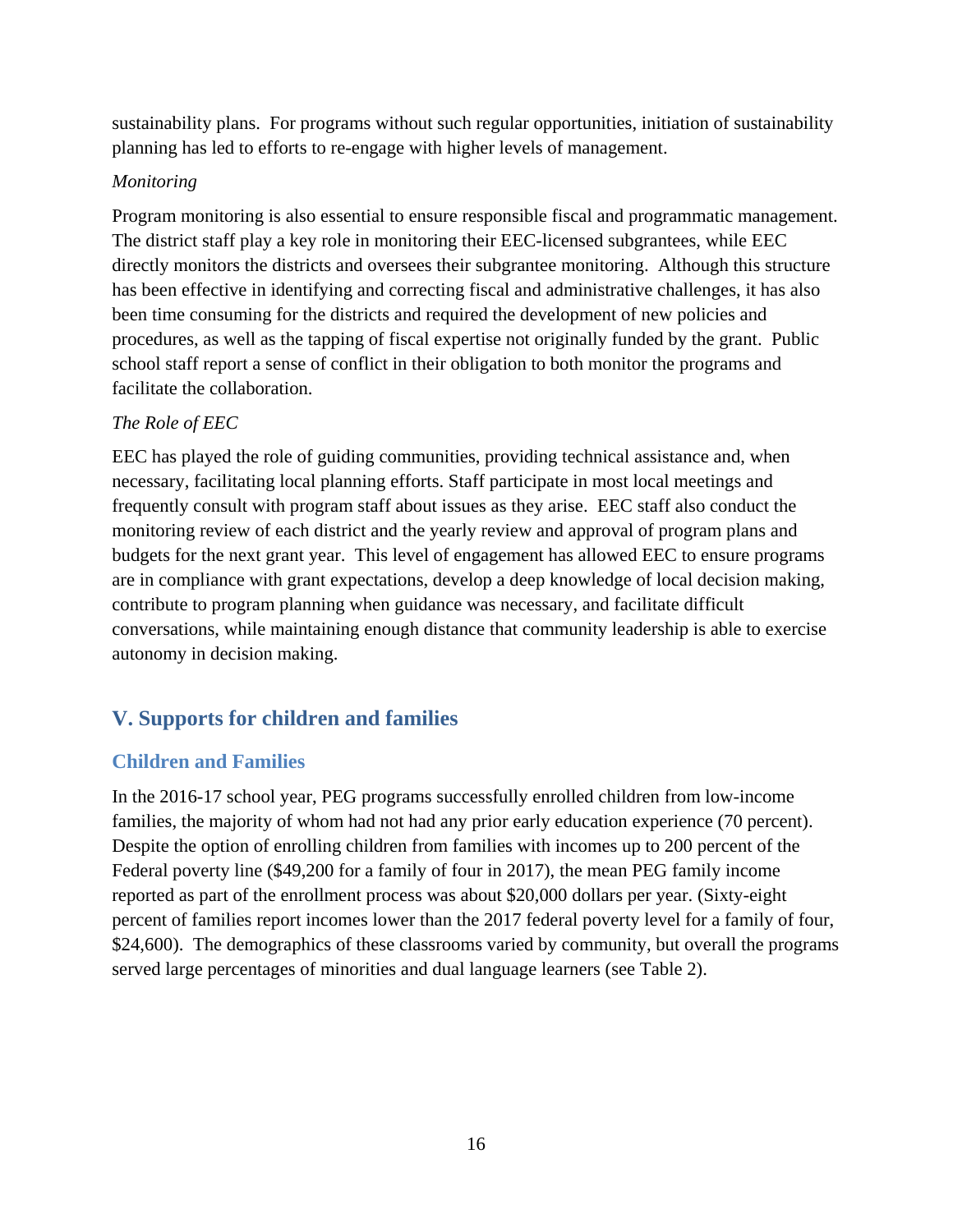|                                 | <b>Number and Percentage of Children</b> |     |                |     |                |                |                 |     |                |     |                    |     |
|---------------------------------|------------------------------------------|-----|----------------|-----|----------------|----------------|-----------------|-----|----------------|-----|--------------------|-----|
|                                 | <b>PEG</b><br><b>Overall</b>             |     | <b>Boston</b>  |     |                | <b>Holyoke</b> | <b>Lawrence</b> |     | <b>Lowell</b>  |     | <b>Springfield</b> |     |
| <b>Race/Ethnicity</b>           |                                          |     |                |     |                |                |                 |     |                |     |                    |     |
| Caucasian-non-Hispanic          | 51                                       | 6%  | 5              | 2%  | $\overline{0}$ | 0%             | $\theta$        | 0%  | 29             | 18% | 15                 | 9%  |
| Hispanic                        | 412                                      | 52% | 70             | 27% | 59             | 92%            | 130             | 99% | 47             | 29% | 106                | 63% |
| <b>Black</b>                    | 219                                      | 28% | 161            | 61% | $\overline{0}$ | 0%             | 1               | 1%  | 20             | 12% | 37                 | 22% |
| Asian-American                  | 68                                       | 9%  | 9              | 3%  | $\theta$       | 0%             | $\Omega$        | 0%  | 59             | 36% | 6                  | 4%  |
| Two or more races               | 20                                       | 3%  | $\overline{7}$ | 3%  | $\Omega$       | 0%             | $\Omega$        | 0%  | $\overline{7}$ | 4%  | 6                  | 4%  |
| Other                           | 18                                       | 2%  | 9              | 3%  | 5              | 8%             | $\Omega$        | 0%  | $\Omega$       | 0%  | $\theta$           | 0%  |
| <b>Primary Home</b><br>Language |                                          |     |                |     |                |                |                 |     |                |     |                    |     |
| English                         | 444                                      | 56% | 184            | 70% | 50             | 78%            | 26              | 20% | 49             | 30% | 135                | 80% |
| Spanish                         | 218                                      | 28% | 40             | 15% | 14             | 22%            | 104             | 79% | 31             | 19% | 29                 | 17% |
| Khmer                           | 39                                       | 5%  | $\Omega$       | 0%  | $\theta$       | 0%             | $\theta$        | 0%  | 39             | 24% | $\theta$           | 0%  |
| Other <sup>a</sup>              | 87                                       | 11% | 38             | 15% | $\overline{0}$ | 0%             |                 | 1%  | 43             | 27% | 5                  | 3%  |

#### **Table 2: Race/Ethnicity and Home Language, Overall PEG and by Community**

a Other common languages included Cape Verdean, Chinese, and Haitian Creole (Primarily in Boston), and Portuguese, Vietnamese, and Arabic (primarily in Lowell).

Notes: Data obtained from EEC data for all 48 PEG classrooms during the fall, 2016.

Percentages may not add up to 100 because numbers are rounded to the nearest whole.

#### *Enrollment*

Enrollment in PEG programs has largely stabilized in Year 2 and 3. Across the state, 908 children were served in Year 2 and the total number of children served in every community exceeded enrollment expectations. In Year 3, Lowell and Lawrence reported opening the program with full classrooms and Holyoke completed enrollment shortly after the program opened. At the same time, enrollment of families without prior early education continues to be a challenge in Springfield; enrollment only stabilized in December when the program began serving families recently emigrated from Puerto Rico. Enrollment data collected by programs suggest that many families in Springfield cycle in and out of early education programs, leading to many families being deemed ineligible despite a need for early education. In Boston, continued expansion of the public school prekindergarten program across Boston has led to under-enrollment in some of the programs, which had been full in the past.

 Each community also continues targeted outreach and recruitment efforts through collaborations among local partners, and all have reported that personal connections made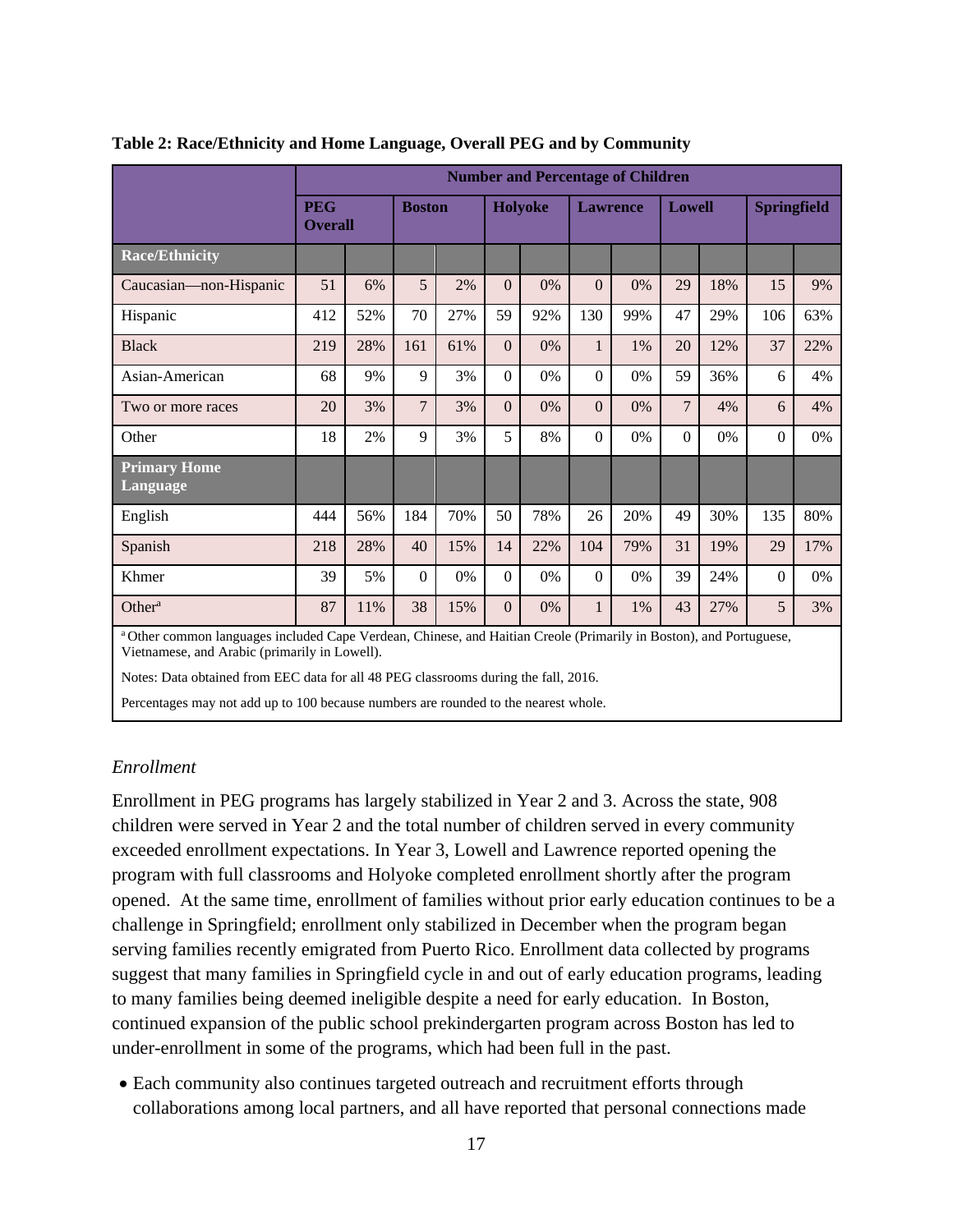through individual face to face interactions with families are the most effective recruiting tool. As a result, family engagement staff report spending the majority of their time in the fall conducting outreach. Additionally, families in PEG programs have often proven to be transient; programs report they frequently have lost as many children as they enrolled in any given month. Enrollment data submitted to EEC in June confirms ongoing child turnover in four of the five communities. These findings are not surprising, as PEG programs have made efforts to engage the highest need families through their outreach, and report seeing high levels of unemployment and underemployment, housing instability and mental health and physical problems, issues that can lead families to move frequently and encounter periodic challenges in ensuring regular program participation.

#### *Attendance*

Attendance is a continual challenge for a subset of families in the PEG program, resulting, in part, from the challenges described above. Although absentee rates, when adjusted to allow 10 days of vacation time, were reported as 7 percent on average across communities, 76 percent of children had rates higher than 10 percent and 20 percent had rates higher than 27 percent. Programs continue to message the importance of consistent attendance through communications from teachers and from family engagement staff. Improvements in attendance from Year 1 have been noted, when adjusted mean absentee rates were 9 percent over the year. However, 48 percent of teachers identify absenteeism as a "moderate" or "serious" problem in Year 2 and programs continue to intensify efforts to communicate the importance of attendance to families.

#### **Services for Families**

A primary requirement of the PEG funding has been implementation of approaches to engage with families and provide comprehensive services. Although programs varied in the ways they provided these services, most programs have employed staff whose primary focus is working with PEG families and have instituted home visiting, volunteer and learning opportunities for parents, and screening and referrals for children and families.

#### *Family Engagement*

The majority of PEG programs (25 out of 28 centers - in Boston some smaller programs did not include this position) had a family support coordinator who organized group parent engagement activities and provided case management to PEG families. Programs continued to offer a robust set of opportunities for family engagement, including home visits. In Year 2, community and program leadership made efforts to increase the level of supports for families and to introduce more intentionality in the focus of the supports. Overall, family engagement was perceived as an area of improvement by a majority (65 percent) of program directors and PEG programs reported focusing on building parents' capacity to support their child's learning, development, and safety. A high proportion of teachers (74 percent) reported participation in home visits, which raises the potential that deeper connections are being made between the classroom and the home.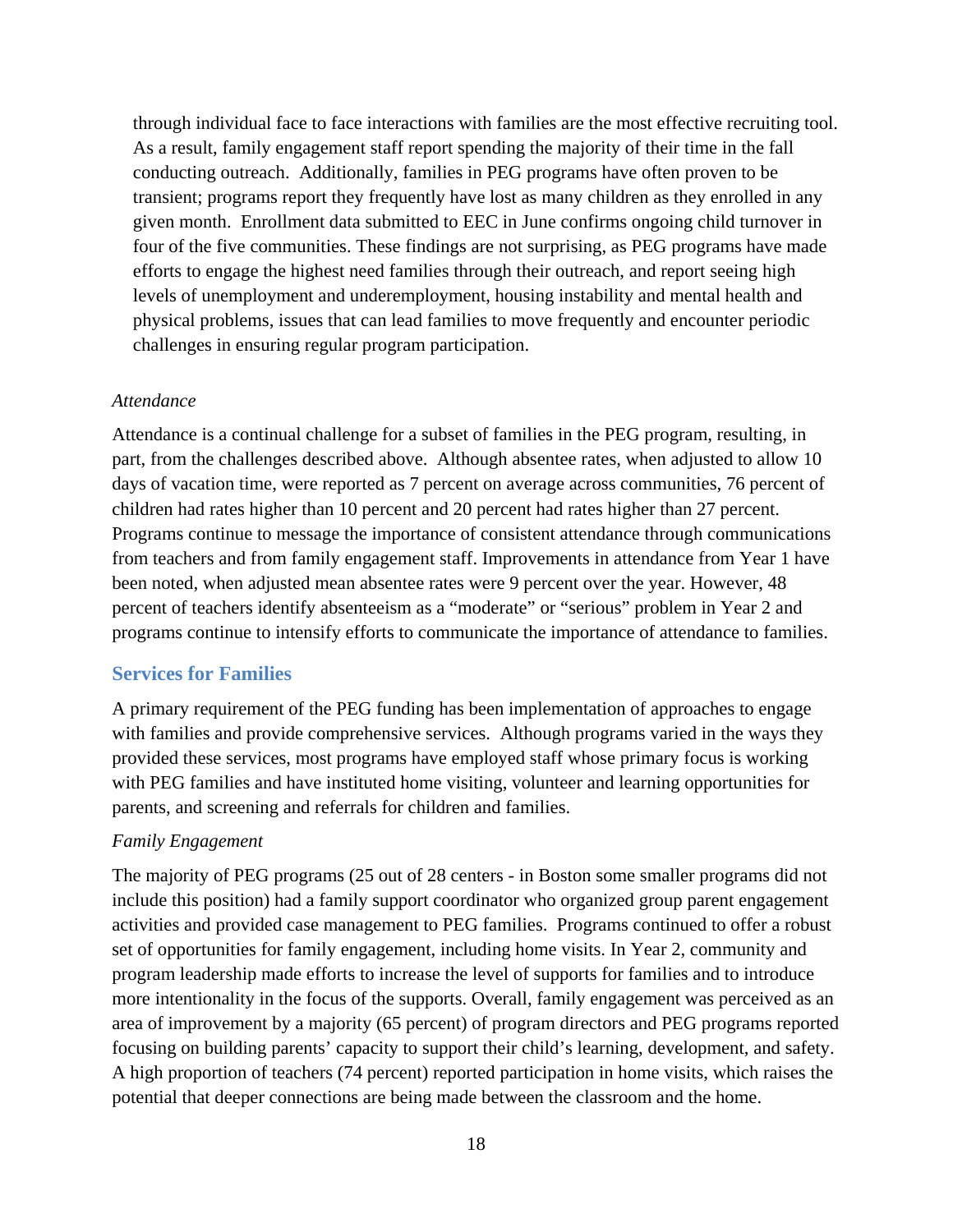The following positive changes were reported for PEG family support efforts during Year 2:

- Increased number of programs with dedicated family support staff and enhanced coordination in family support services across programs;
- Increased consistency of individual contact with families through parent-teacher conferences with all families;
- New strategies to build connections among parents and engaging parents about their child's learning and development in the classroom;
- Parent education opportunities based on parent needs through enhanced partnerships with local agencies;

### *Comprehensive Services*

In Year 2, as in Year 1, PEG offered comprehensive services to families through a combination of program, district and referral-based staff. Family support specialists reported being more intentional and proactive in their planning for comprehensive services in Year 2 and noted that stronger relationships with the parents translated into better services for the families. It appeared that in Year 2, PEG programs more consistently linked parents and children to a range of health and social services and provided more services directly at the programs, especially mental health support services. PEG programs also increased their ability to link families to material supports, such as food and clothing and transportation.

In general, family support specialists identified a high need for services among PEG families, and most challenges for families were directly related to the families' lack of income. The reported challenges include:

- Unemployment, housing and transportation.
- In two communities, specialists reported that increased numbers of families were facing homelessness or having to double up with other family members.
- Many PEG families lived in neighborhoods with high levels of violence.
- Some PEG families struggled with mental health and physical health problems.
- In two of the communities, family support specialists described families as having increased fears about deportation, which negatively impacted the families' willingness to get involved with the program.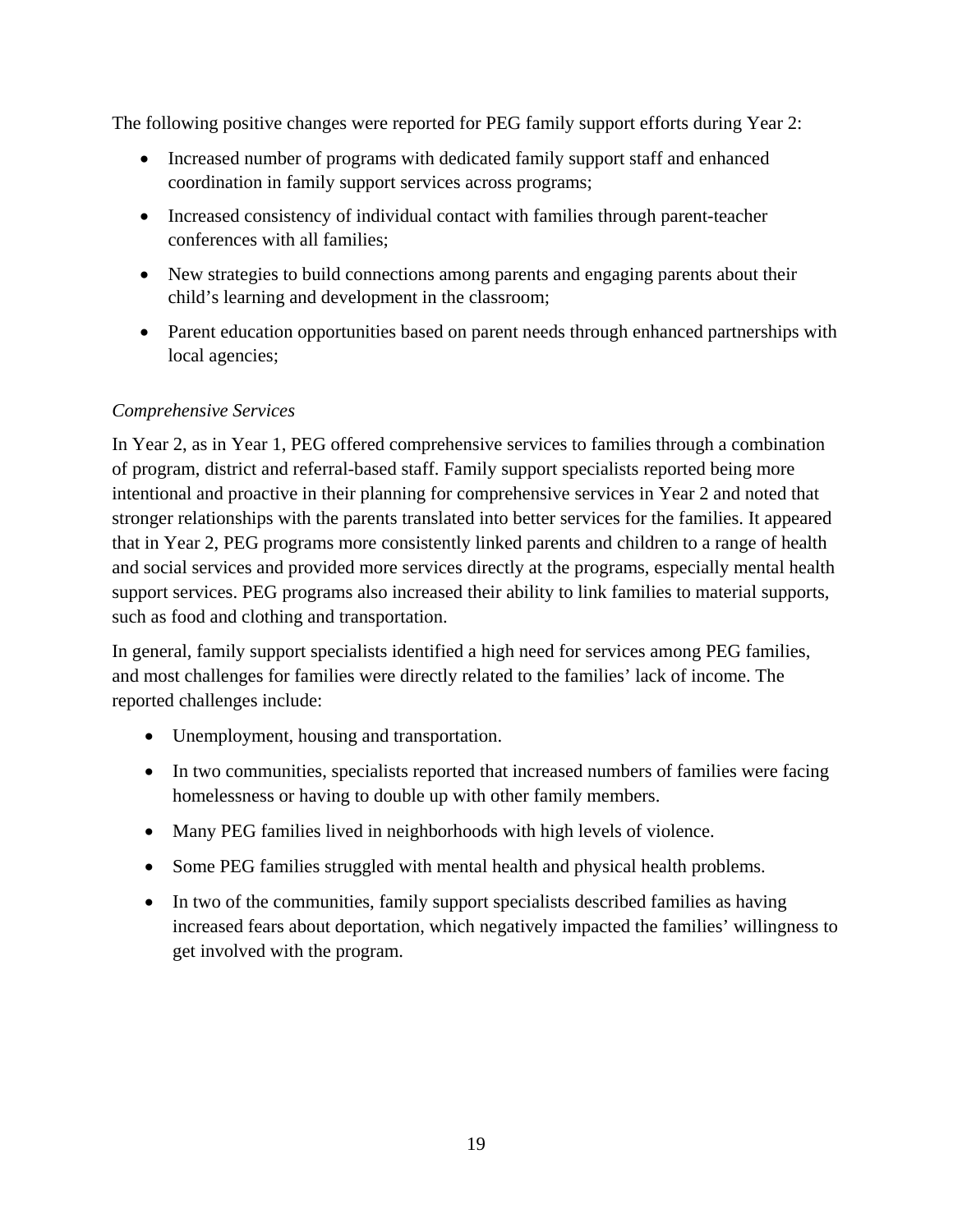# **Special Education Referrals**

Coordinating special education referrals is an area of the grant where programs faced challenges in Year 1. The grant requires that PEG programs serve the same percentage of four year olds with special education needs as the state average (6.9 percent in Massachusetts). However, in a context with a long history of identifying and serving three and four year olds with special needs through inclusive preschool classrooms, the requirement in four communities that disqualified children with prior preschool experiences has impeded efforts to ensure equal representation of the special education population in PEG classrooms. Therefore, the numbers of children with Individualized Education Plans (IEPs) in these programs largely reflects children who were identified and referred during the PEG prekindergarten year. In particular, center directors noted the following issues with the process and practices surrounding inclusion:

- The high demand for services can slow down the referral and evaluation process;
- Understanding when it is appropriate to make a referral and the complexity of the IEP process was challenging for educators in PEG classrooms;
- Teachers felt that public school teachers had more resources for working with children with special education needs, such as support for determining when to refer and in implementing accommodations in a child's IEP; and
- Coordination with parents during the IEP process could also be difficult. Center directors noted that parents were sometimes distrustful of the IEP process or did not agree that their child might have a developmental delay or disability.

In recognition of these challenges, public school coordinators have made efforts to bring special education staff to PEG leadership meetings and ensure that time is given to discussing the problems programs are facing. In Year 2, public school staff have been tasked with working with PEG programs around the referral process, ensuring timely referrals and a deeper understanding of ways to support children with IEPs. Additionally, public school staff have referred children with special needs they feel would benefit from the PEG program.

In Year 3, programs are focusing on ways to better support teachers in using inclusive practices and differentiating instruction in all PEG classrooms through coaching and other professional learning opportunities. However, it is important to recognize that these new approaches are a direct result of the relationships built through the PEG collaboration and the additional resources available to cover staff costs. Grantees are also participating in the *Building Inclusive Communities Series*, a joint professional learning opportunity through the Department of Early Education and Care and the Department of Elementary and Secondary Education, creating a platform for networking and planning for inclusion at the local level.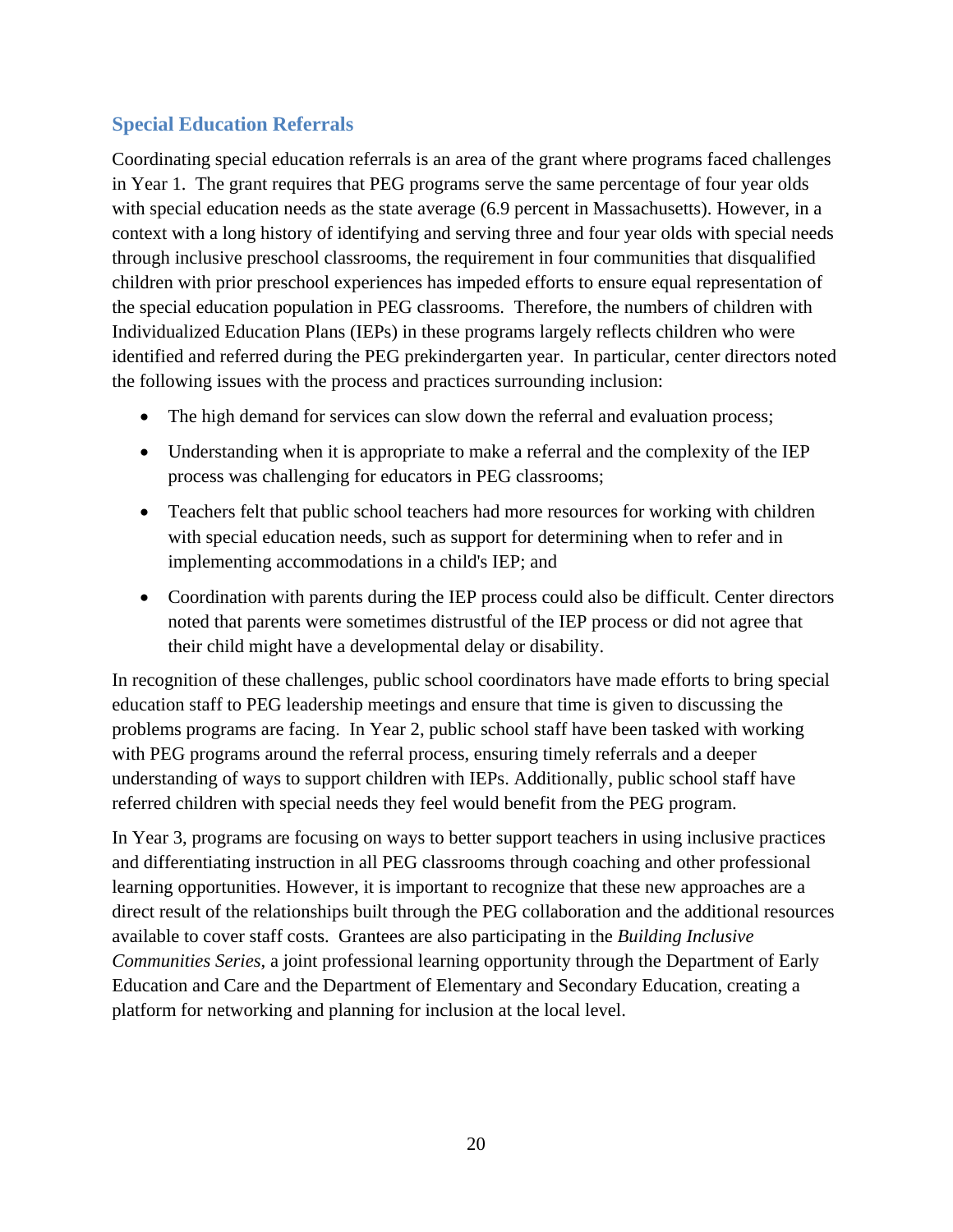# **VI. Teachers and Teacher Supports**

PEG communities have developed strong models for supporting early educators as professionals. Increased compensation and, in most communities, a stable three teacher per classroom model contribute to the retention of PEG educators and increased opportunities to improve classroom quality over time through cohesive, job embedded professional supports. The thoughtful engagement of program leadership has been critical to the development and implementation of supports for educators, especially as it relates to the integration of content across professional learning opportunities such as training, coaching and peer learning.

### **Expectations and Supports for Teachers**  *Compensation*

The teachers working in PEG classrooms were relatively well-educated and well compensated (as required by the grant). Across the five PEG communities, the lead teacher salaries ranged from \$54,000 to \$71,000, with an average of \$54,246 in Year 1. Some programs have identified ways to include cost of living increases, but the level funding of the grant has made it challenging for programs to keep pace with public school salaries. For comparison, in Massachusetts, Head Start teachers are paid \$28,078 on average, and child care teachers \$24,980, while Kindergarten teachers average  $$67,170^2$ . These salaries bring PEG teachers' compensation more in line with compensation of public school teachers and, unlike Head Start and childcare teachers, raises salaries above the levels likely to make them eligible for public assistance benefits (i.e. SNAP income eligibility for a family of three is \$26,124/ year).

### *Teacher qualifications*

 $\overline{a}$ 

In Year 2, one lead teacher in every classroom had at least a bachelor's degree, and in some cases two teachers did, and almost all had multiple years of experience as early childhood teachers. Of note, compared to Year 1, in Year 2, more PEG non-lead teachers had a bachelor's degree, and more non-lead teachers were concurrently enrolled in higher education (Table 3). The level of education of PEG lead teachers is higher than that reported nationally for programs serving disadvantaged preschool children; nationally 45 percent of center-based teachers and caregivers serving children ages 3–5 had a bachelor's degree or higher<sup>3</sup>. It is also higher than the 30 percent that was recently reported for center-based teachers in Massachusetts<sup>4</sup>.

<sup>&</sup>lt;sup>2</sup> U. S. Department of Education (2016). *Troubling pay gap for early childhood teachers* [Fact sheet]. Retrieved from http://www.ed.gov/news/press-releases/fact-sheet-troubling-pay-gap-early-childhood-teachers

<sup>3</sup> National Survey of Early Care and Education Project Team. (2013). *Number and characteristics of early care and education (ECE) teachers and caregivers: Initial findings from the National Survey of Early Care and Education (NSECE).* OPRE Report #2013-3. Washington DC: Office of Planning, Research and Evaluation, Administration for Children and Families, U.S. Department of Health and Human Services.

<sup>4</sup> Marshall, N. L., Dennehy, J., Johnson-Staub, C., & Wagner-Robeson, W. (2005*). Massachusetts Capacity Study: Characteristics of the current early education and care workforce serving 3-5 year olds*. Wellesley, MA: Center for Research on Women, Wellesley College.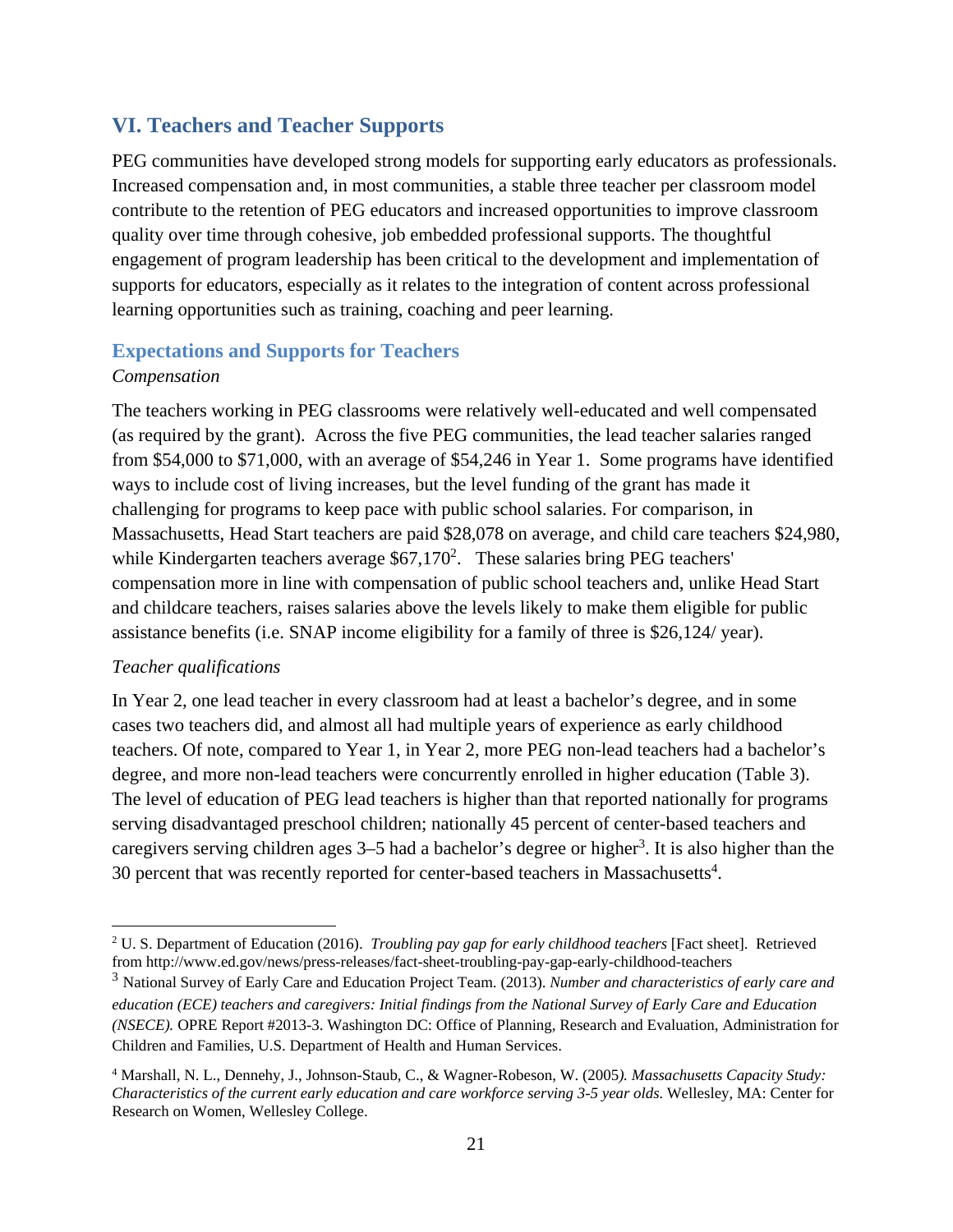|                                      |                |               | <b>Lead Teachers</b> | <b>Non-Lead Teachers</b> |                |                                  |                |                           |  |
|--------------------------------------|----------------|---------------|----------------------|--------------------------|----------------|----------------------------------|----------------|---------------------------|--|
|                                      |                | Year 1        | Year 2               |                          |                | Year 1                           | Year 2         |                           |  |
|                                      |                | $(n = 39)$    | $(n = 41-47)$        |                          |                | $(n = 32 - 33)$                  | $(n = 33-38)$  |                           |  |
|                                      | $\mathbf n$    | $\frac{0}{0}$ | $\mathbf n$          | $\frac{0}{0}$            | $\mathbf n$    | $\frac{0}{0}$                    | $\mathbf n$    | $\frac{0}{0}$             |  |
| <b>Highest level of education</b>    |                |               |                      |                          |                |                                  |                |                           |  |
| High school degree                   | $\overline{0}$ | 0%            | $\mathbf{0}$         | 0%                       | 10             | 31%                              | 12             | 32%                       |  |
| Two-year degree/vocational degree    | $\overline{0}$ | 0%            | $\overline{2}$       | 4%                       | 16             | 50%                              | 15             | 39%                       |  |
| <b>Bachelors</b>                     | 30             | 77%           | 33                   | 72%                      | 5              | 16%                              | 10             | 26%                       |  |
| <b>Masters</b>                       | 9              | 23%           | 11                   | 24%                      | $\mathbf{1}$   | 3%                               | $\mathbf{1}$   | 3%                        |  |
| <b>Race/Ethnicity</b>                |                |               |                      |                          |                |                                  |                |                           |  |
| White Non-Hispanic                   |                |               | 18                   | 44%                      |                |                                  | 10             | 30%                       |  |
| <b>Black Non-Hispanic</b>            | Not collected  |               | $\mathbf{Q}$         | 22%                      |                | Not collected                    | $\mathbf{Q}$   | 27%                       |  |
| Hispanic                             |                |               | 9                    | 22%                      |                |                                  | 10             | 30%                       |  |
| Other                                |                |               | 5                    | 12%                      |                |                                  | $\overline{4}$ | 13%                       |  |
| <b>Preschool teaching experience</b> |                |               |                      |                          |                |                                  |                |                           |  |
| 1-2 years                            | 3              | 8%            | 10                   | 24%                      | $\overline{7}$ | 21%                              | 12             | 38%                       |  |
| 3-5 years                            | 12             | 31%           | 14                   | 34%                      | 14             | 42%                              | 11             | 34%                       |  |
| 6-10 years                           | 12             | 31%           | 8                    | 20%                      | 5              | 15%                              | 3              | 9%                        |  |
| More than 10 years                   | 12             | 31%           | 9                    | 22%                      | $\overline{7}$ | 21%                              | 6              | 19%                       |  |
|                                      |                |               |                      |                          |                |                                  |                | <b>Fluency in Spanish</b> |  |
| Spanish                              | 10             | 26%           | 11                   | 24%                      | 15             | 45%                              | 12             | 32%                       |  |
|                                      |                |               |                      |                          |                | Taking classes/Working other job |                |                           |  |
| Currently taking classes             | $8\,$          | 21%           | 10                   | 22%                      | 14             | 42%                              | 23             | 61%                       |  |

#### **Table 3. Characteristics of PEG Teachers, 2015-16 and 2016-17**

### *Classroom Staffing*

 $\overline{a}$ 

PEG classrooms generally were staffed with one lead teacher and two assistants, or an assistant and an aide. Although a more expensive model than the traditional two teachers per classroom, it has proven essential to providing professional learning opportunities for teachers. Programs have been able to more easily maintain required teacher-child ratios when teachers need to leave for training, curriculum planning time or coaching. Programs also report that the low child-teacher ratios support increased opportunities for small group and one on one engagement with children.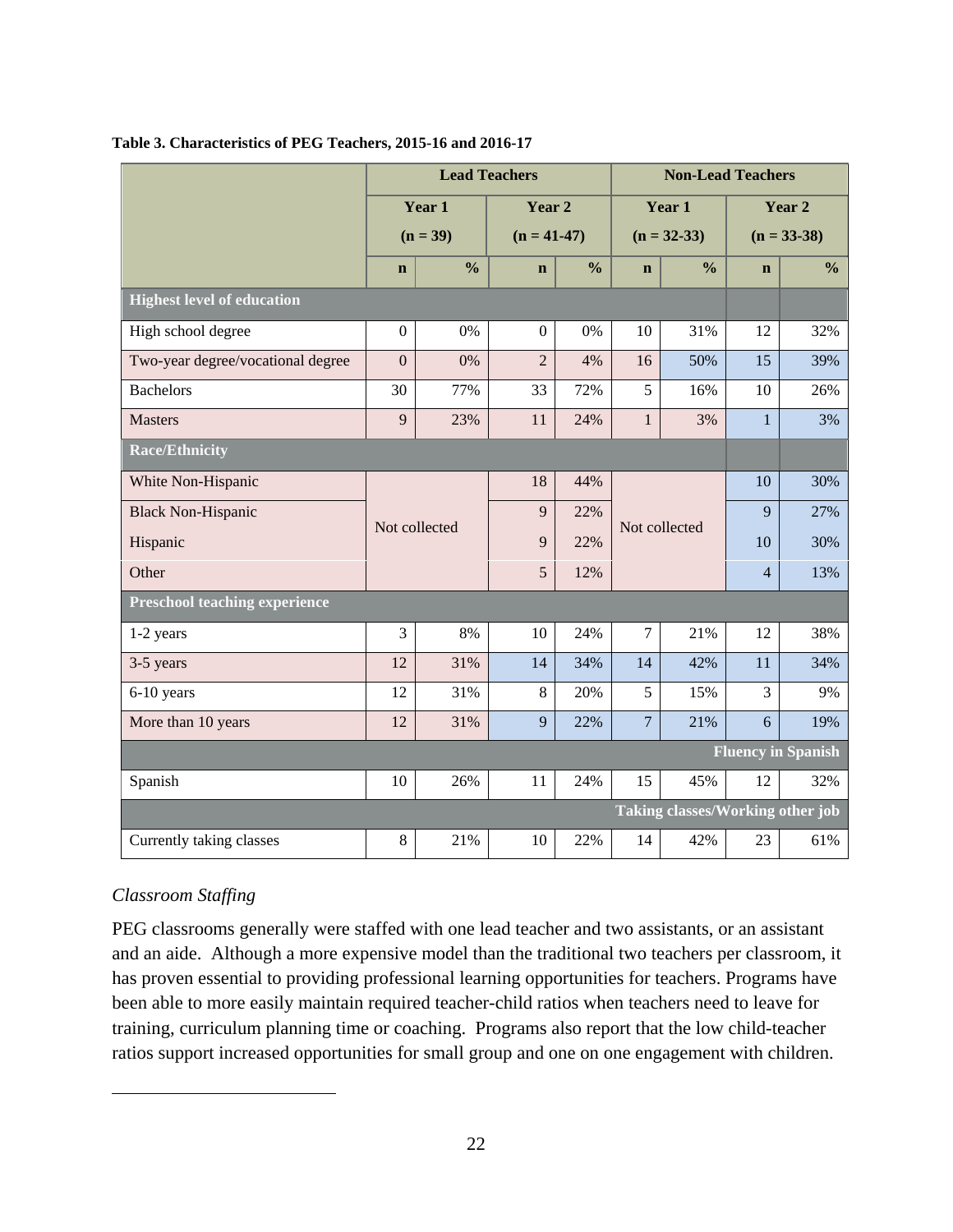### *Professional Development*

A primary set of supports provided to teachers in the first year of PEG were professional development opportunities. PEG districts and programs were allowed to design their own professional development opportunities, which could vary in intensity and topics covered. At the same time, PEG communities were encouraged to collaborate in and align professional development activities and approaches across all participating agencies. Leadership in all PEG communities spend a great deal of time planning and coordinating professional supports for communities, allowing the community to leverage the capacity and expertise of many skilled educators. The classroom quality data provided in Year 1 has shaped the focus of professional supports in Year 2; all communities have focused coaching and other supports around some of the dimensions that needed improvement community-wide, most often related to curriculum implementation and instructional practice. Shared language to describe quality instruction drawn from classroom observation tools has often facilitated the joint professional learning of educators from different systems (i.e. public school and EEC-licensed programs) and has shaped professional supports provided to teachers in public school classrooms.

In the second year of PEG implementation, programs continued to maintain highly-educated teaching staff and provided training, coaching by local school district staff, and some formal release time for teacher planning.<sup>5</sup> Responding to challenges identified in Year 1, PEG districts and programs increased the alignment across the different forms of professional learning (i.e., training and coaching) and the coherence of the professional learning, classroom curriculum, and assessments. PEG districts and programs also expanded the professional learning opportunities for non-lead teachers, often focusing on working with teaching teams, although in most cases non-lead teachers still received fewer supports than lead teachers. Districts and programs continued to face challenges with providing professional supports focused on the instruction of special needs children. The following improvements were noted in the implementation evaluation:

- *Training.* Compared to Year 1, in Year 2, PEG lead and non-lead teachers received, on average, more training. Also, the differential in the amount of training between lead and non-lead teachers that was identified in Year 1 narrowed in Year 2. The content of training in Year 2 was more focused on topics driven by the needs of teachers and was integrated in training throughout the year.
- *Coaching*. Nearly all lead and non-lead teachers reported receiving coaching in Year 2, and the proportion of teachers who received coaching was higher than in Year 1. In both years, most coaching was provided by PEG public school coaches. The focus of coaching has become more targeted, often supporting teachers in the improvement of instructional practice.
- *Release time for planning.* In Year 2, more lead teachers reported having formal release time for instructional planning, although the majority still reported that the amount of release time was not sufficient to complete their job responsibilities.

 $\overline{a}$ <sup>5</sup> In Year 1, only four of five communities provided PEG coaching.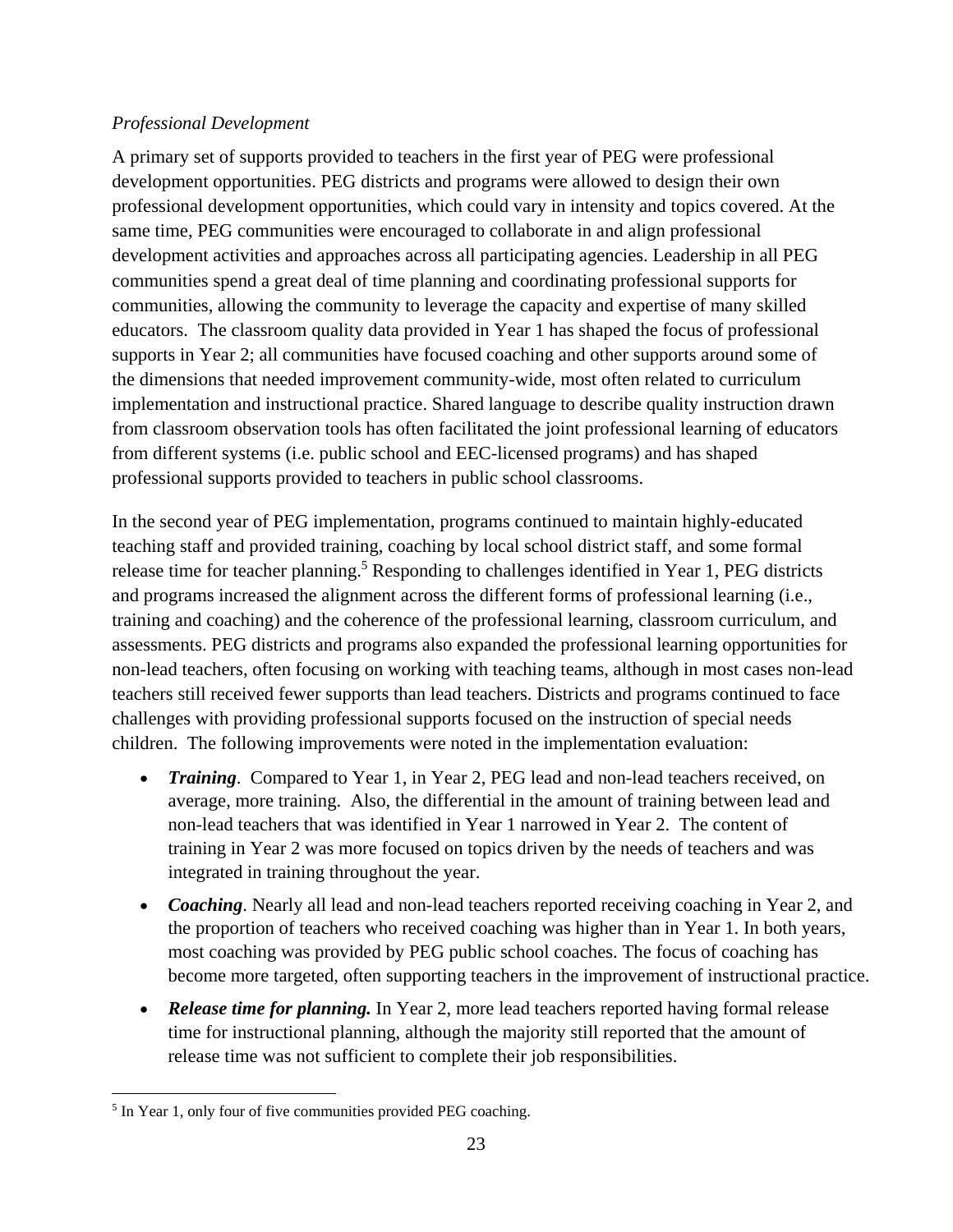# **Teacher Attitudes**

In general, PEG teachers were satisfied with their jobs, with 95 percent of lead teachers feeling that they have made progress on student readiness for Kindergarten and having high levels of appreciation for the expectations, classroom curriculum and coaching (see Table 4). Despite the significantly higher pay teachers are making than they would in other EEC-licensed programs, only 50 percent are satisfied with their salary, suggesting teachers may be aware of the continued differences in compensation when compared to public school teachers. Additionally, only 65 percent of teachers felt program administration was supportive; PEG director support of teachers is an area in which EEC is supporting program improvement in Year 3.

|                                                       | $(n = 44)$  | <b>Lead Teachers</b> | <b>Non-Lead</b><br><b>Teachers</b><br>$(n = 33)$ |               |  |
|-------------------------------------------------------|-------------|----------------------|--------------------------------------------------|---------------|--|
| I am satisfied with                                   | $\mathbf n$ | $\frac{0}{0}$        | $\mathbf n$                                      | $\frac{0}{0}$ |  |
| Your student readiness for kindergarten/progress made | 42          | 95%                  | 29                                               | 88%           |  |
| Classroom curriculum                                  | 37          | 84%                  | 26                                               | 79%           |  |
| Knowing what is expected of you                       | 37          | 84%                  | 24                                               | 73%           |  |
| Having a coach                                        | 33          | 75%                  | 24                                               | 73%           |  |
| Useful, interesting professional development          | 28          | 64%                  | 27                                               | 82%           |  |
| Your salary                                           | 22          | 50%                  | 16                                               | 48%           |  |

|  |  |  | Table 4: Teacher Satisfaction with Aspects of the PEG Program Viewed as Important, 2016-17 <sup>a</sup> |
|--|--|--|---------------------------------------------------------------------------------------------------------|
|--|--|--|---------------------------------------------------------------------------------------------------------|

<sup>a</sup> Teacher satisfaction with the six aspects of their jobs that over 80% of teachers rated as important.

PEG teachers also expressed a high level of confidence in their ability to work with students.

- All teachers agreed they made a significant difference in students' lives and that they were successful at reaching even the most difficult students (99 and 94 percent respectively "agree" or "very strongly agree") and these number were an increase from Year 1.
- Additionally, PEG lead teachers generally felt confident communicating with parents about the program and children's progress; 98-100 percent of teachers felt "somewhat" or "definitely" confident that they could express concerns and communicate about the program and a child's progress with parents.

Teacher satisfaction also showed some relationship with the amount of professional learning supports teachers received, with the most consistent positive trends found for more coaching and planning time (as shown in Figure 2 and 3).

• For training, teachers who reported the most training had higher average job satisfaction compared to teachers with moderate and low levels of training. However, the small group of teachers who reported the fewest hours of training also had similarly high job satisfaction, which does not follow the general upward trend.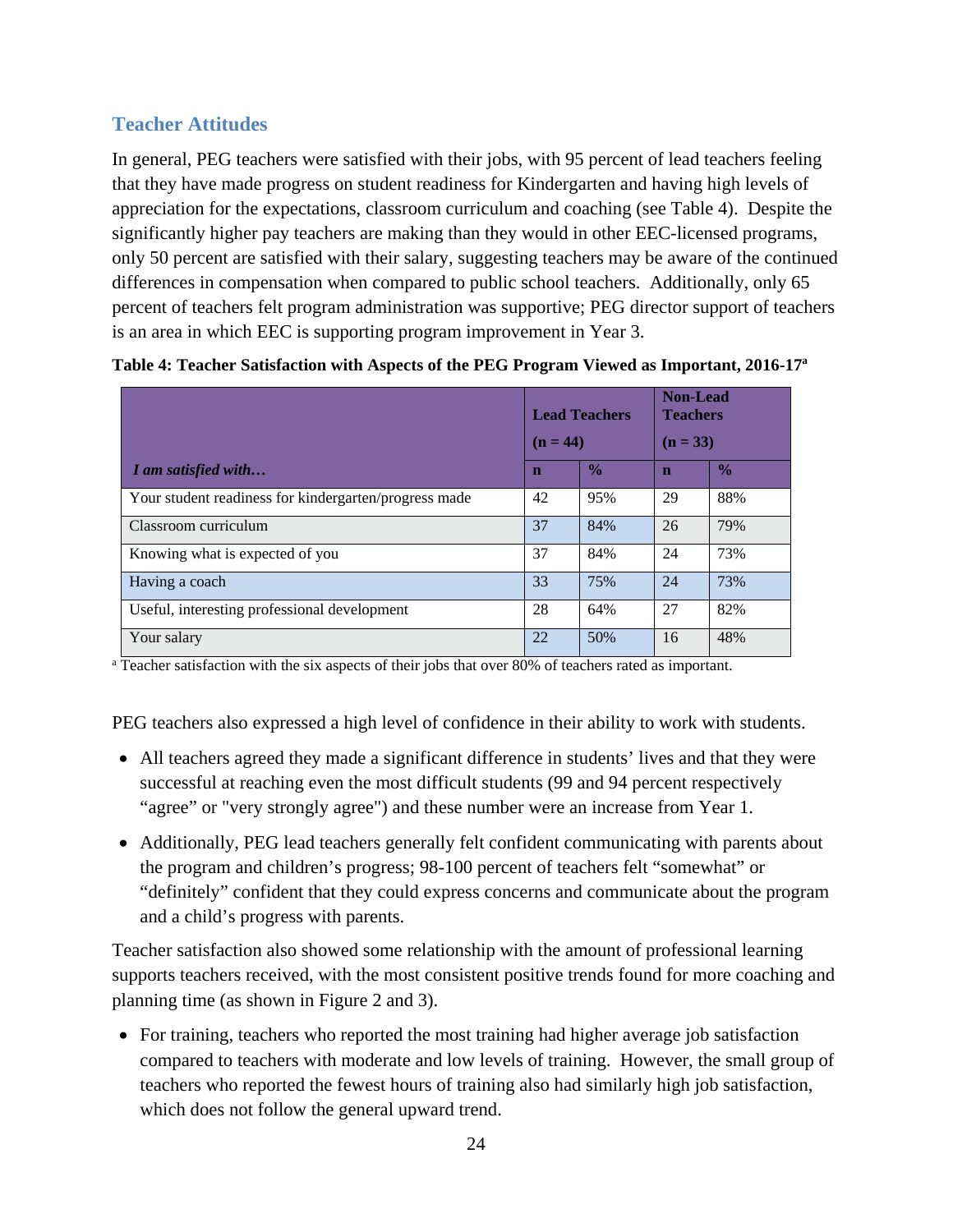- For coaching, the teachers with the least and the most hours of coaching had higher satisfaction ratings. The relationship of satisfaction to frequency of coaching showed a more consistent upward trend in job satisfaction (Figure 2).
- For hours of paid release time, the teachers with higher levels of paid release time (6 or more hours a week) reported higher job satisfaction compare to teachers with fewer hours (Figure 3). There was no difference in job satisfaction among teachers who had a few hours of release time and those with no release time.



**Figure 2: Teacher Job Satisfaction by Frequency of Coaching Received, 2016-17**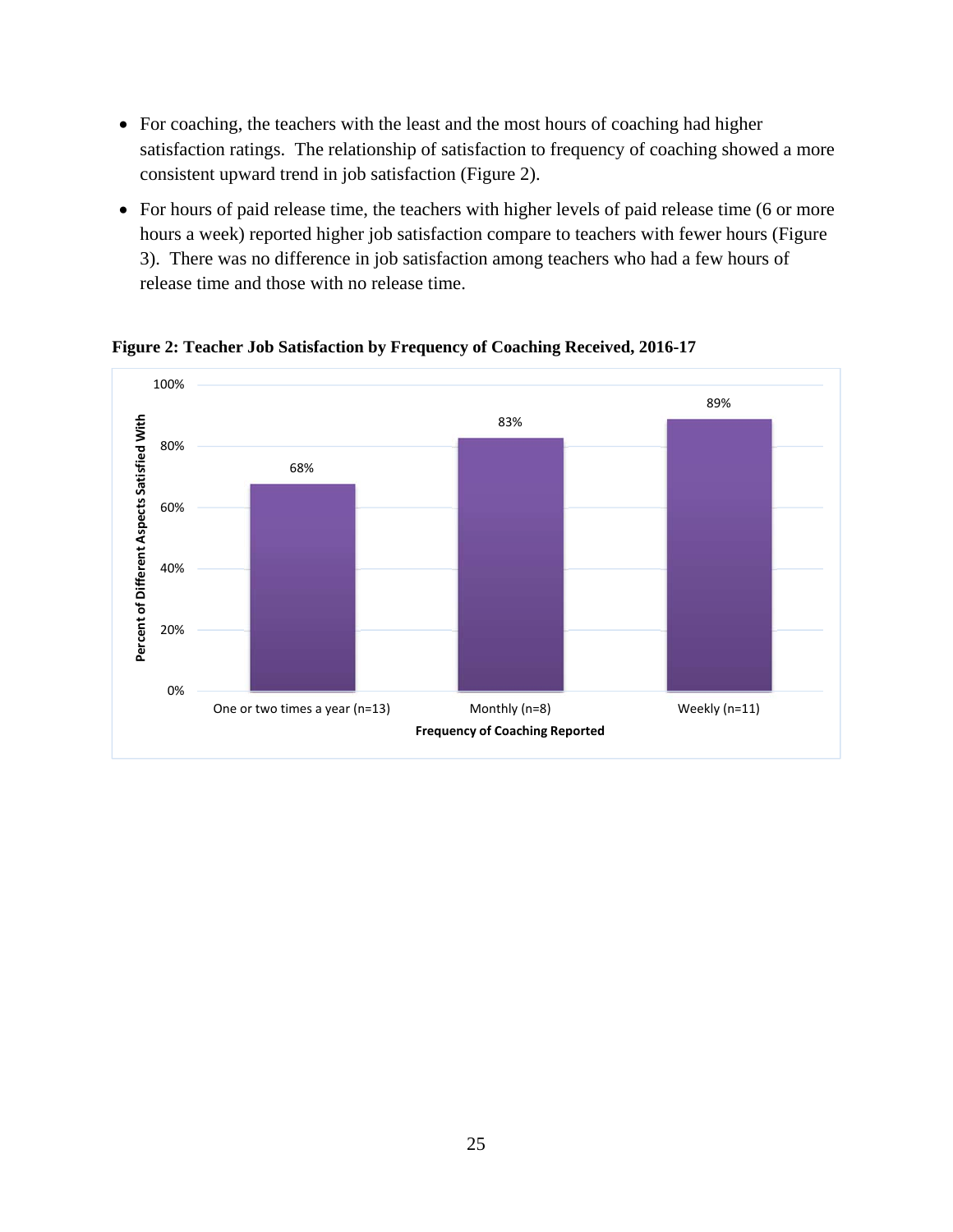

**Figure 3: Teacher Job Satisfaction by Amount of Paid Release Time, 2016-17** 

Overall, these results point to key components of a program that yield confident and satisfied teachers:

- Good salary (preferably on the same scale as the public school)
- High levels of support for professional growth through coaching and paid planning time
- Strong administrative support

As communities have developed their models of professional supports, the following essential characteristics of professional development have been identified by programs:

- Implementation of effective professional learning requires intensive planning and collaboration across partners and includes program directors, coaches and administrators.
- A clear, and well integrated focus for professional supports is necessary and all supports, including coaching and training should be aligned around this focus.
	- o Classroom observation tools and shared curriculum can provide a unified focus.
	- o Professional learning opportunities should engage the full teaching team, when possible.
	- o Program leadership must also be involved in professional learning and must have clear roles in supporting the educators with implementation.
- Important features of professional learning include:
	- o Well aligned trainings and opportunities for collaboration among teachers
	- o Planning time with supports for differentiated instruction and integrating high quality teacher-child interactions.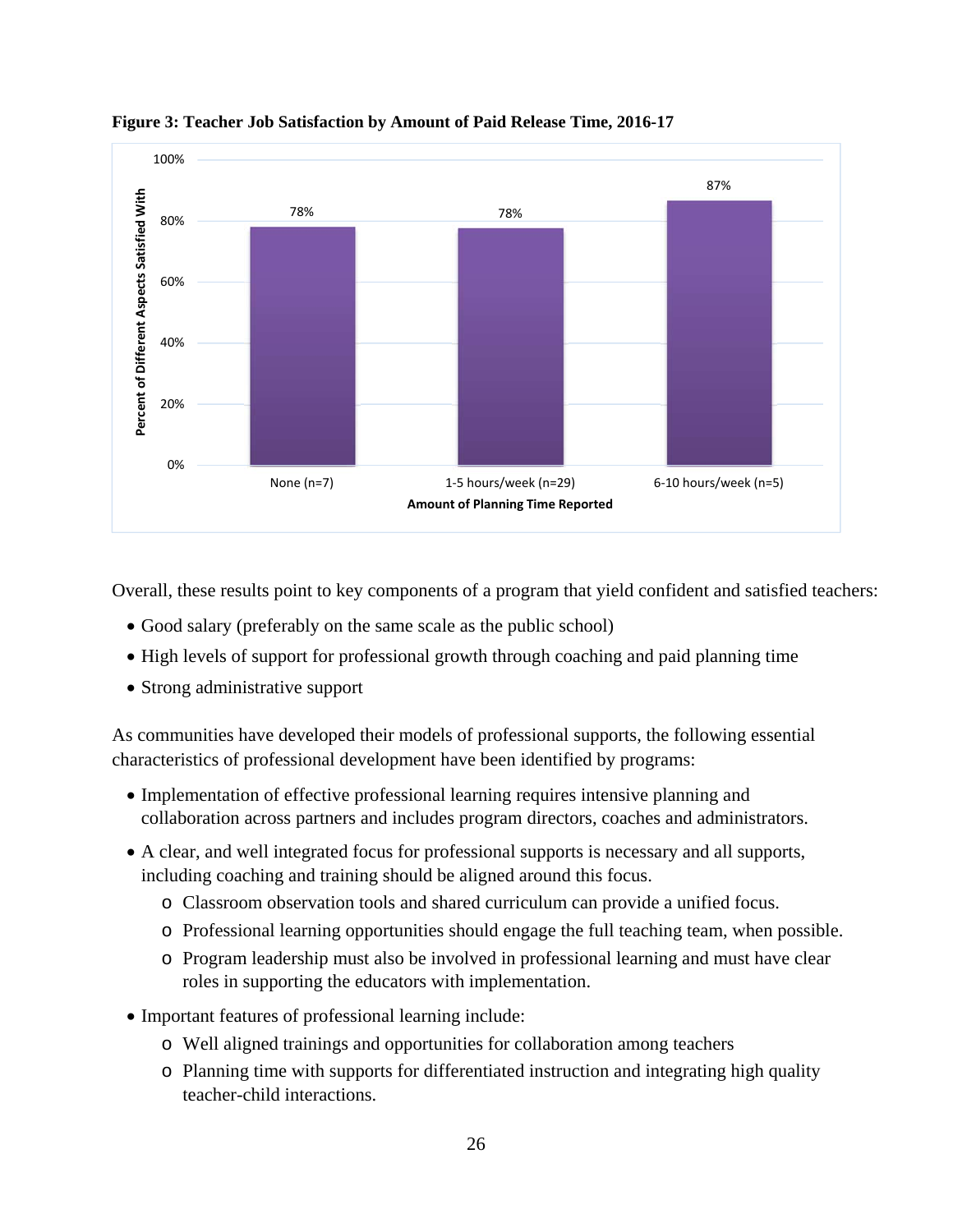# **VII. Program Outcomes**

PEG programs have demonstrated good success at implementing high quality prekindergarten classrooms that have prepared children well for kindergarten during the first two years of operation. The results of the impact evaluation to be released in the spring will further inform our understanding of the effects of these programs on children's school success.

## **Classroom Quality**

A primary mechanism by which PEG programs are expected to support children's school readiness is through the quality of teacher-child interactions and supports for children's development that exist in the classroom.

The study team conducted classroom observations for 5 hours over one day each in all 48 PEG classrooms in February and March 2016. Trained and reliable observers were in the classroom from the start of the school day until children began naptime (generally 8 a.m. – 1 p.m.), and used two structured observation measures.

The structured observation measures included:

- **Classroom Assessment Scoring System for Pre-K (CLASS;** Pianta, La Paro, & Hamre, 2008). The CLASS measures overall instructional quality with a focus on interactions among teachers and students in the classroom. Each item score ranges from 1 to 7. A score of 1–2 is described as "low" quality in that aspect of teacher-child interaction. Scores of 3–5 are described as "moderate," and scores of 6–7 are described as "high" quality.
- **Early Language and Literacy Classroom Observation Pre-K (ELLCO**; Smith, Brady, & Anastasopoulos, 2008). The ELLCO captures more in-depth information on the quality of support for language and literacy development, including support for diversity of languages, abilities, and cultures. Each item score ranges from 1 to 5, with the highest scores described as "exemplary."

PEG Classroom Quality from Year 1 to Year 2

- For the Classroom Organization domain, the average CLASS score across all PEG classrooms rose from 5.2 to 5.7. Substantially more classrooms were rated as high quality on this domain in Year 2 (75 percent) than in Year 1 (40 percent). In addition, the average Year 2 score overall was significantly higher than the average Year 1 score.
- For the Emotional Support domain, the Year 2 score was more similar to the Year 1 score (5.9 vs. 5.7), but the proportion of classes rated as high quality increased from 60 percent to 80 percent. The average Year 2 score was significantly higher than the average Year 1 score.
- For the Instructional Support domain, though the proportion of classes rated as moderate quality increased slightly from 75 percent to 79 percent, the average score remained relatively unchanged from 2016 to 2017 (3.2 to 3.1).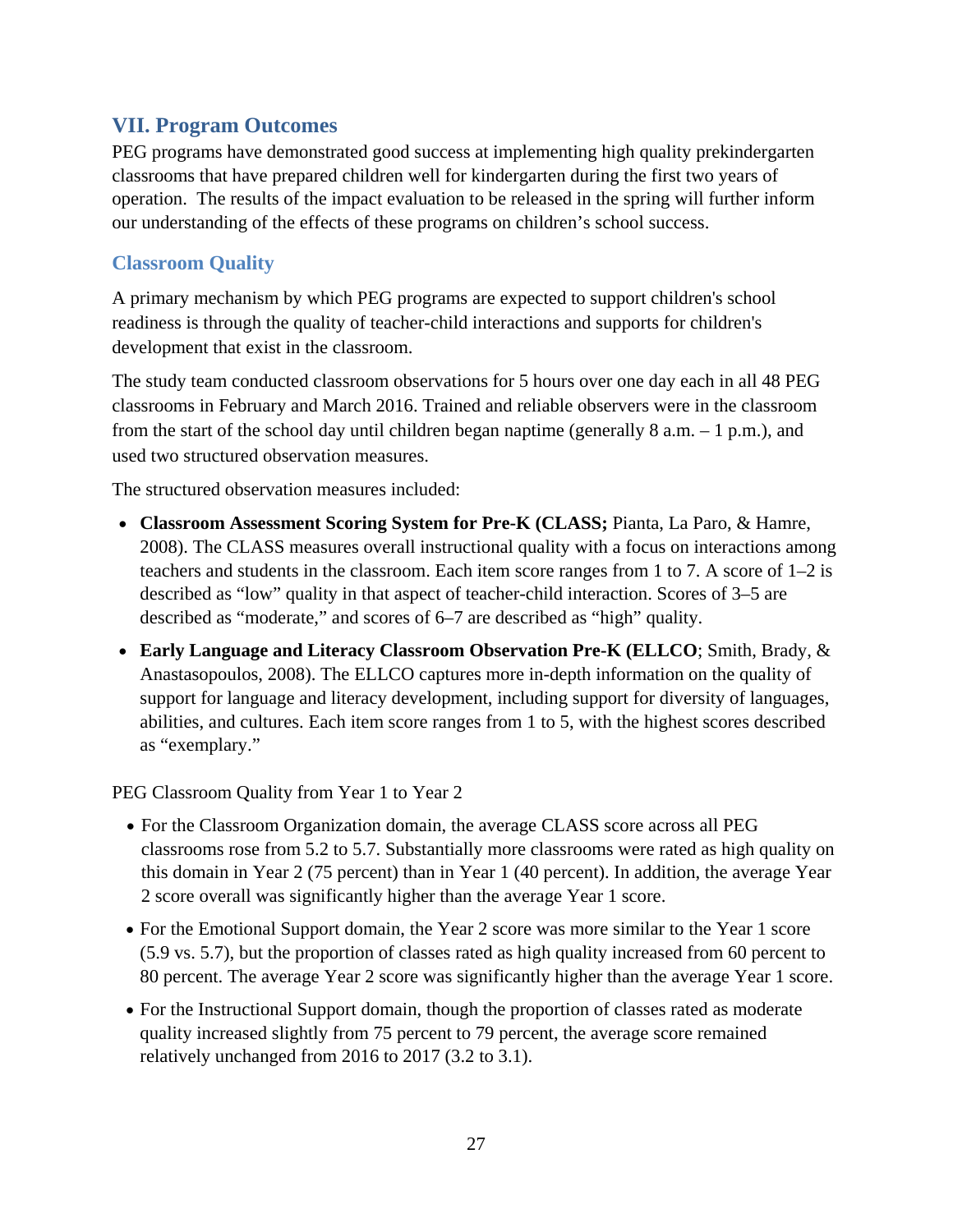

**Figure 4: CLASS Average Total and Domain Scores by PEG Community and PEG Statewide, Winter 2017 (n = 48 classrooms)**

**a Boston=15, Holyoke=4, Lawrence=10, Lowell=8, Springfield=11** 

The extent to which improved scores from 2016 to 2017 reflected development over time in teachers who were there for both years as opposed to different samples of teachers was also examined. As already noted, the majority of lead teachers were retained in PEG classrooms from Year 1 to Year 2. Excluding new teachers from the analysis, the distribution of scores showed improvement on all three domains (Figure 5).





<sup>a</sup>**Boston=9, Holyoke=4, Lawrence=8, Lowell=6, Springfield=9**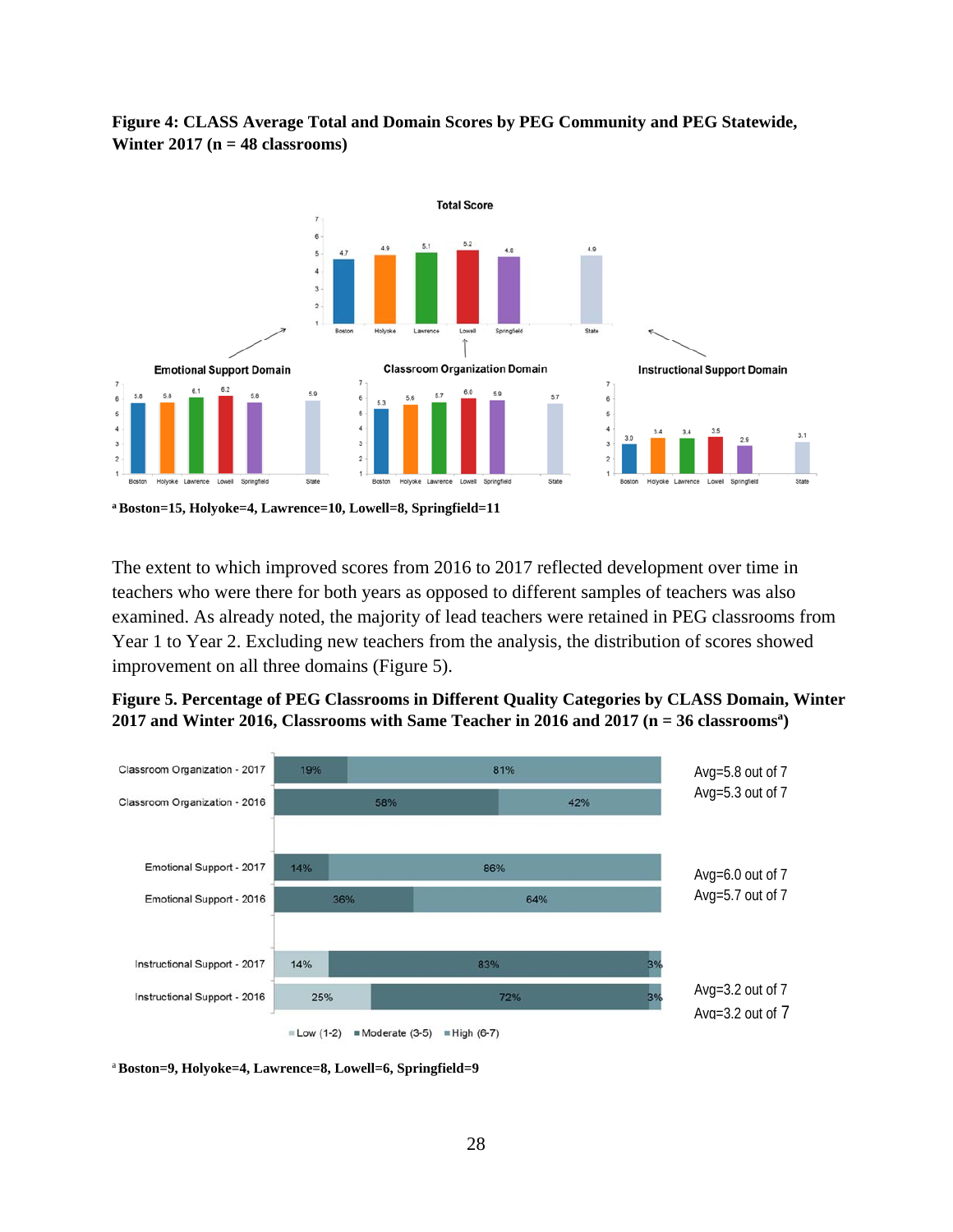For most dimensions, the vast majority of PEG classrooms fell in the moderate to high quality end of the scale (see Figure 5). However, measures of the quality of particular interactions between teachers and children known to support language, literacy and conceptual development, showed far fewer instances of very high quality interactions and more instances of low quality, suggesting some important areas for improvement. To put these findings in context, we note that these types of interactions tend to be more challenging for teachers to master and often yield lower scores (see Figure 6 for comparisons from other programs).

The quality of instruction in PEG classrooms, on average, is comparable to quality recently reported for other preschool programs serving low-income children in Massachusetts. Two recent studies of preschool classrooms in Massachusetts also examined classroom quality using the CLASS and ELLCO. One study reported on 115 observations of preschool classrooms that served four year old children and participated in the Massachusetts<sup>6</sup> QRIS. A second study examined public school and community-based preschool programs that participated in the Boston K1DS program, the predecessor to PEG in Boston<sup>7</sup>.

Average scores in the PEG classrooms were higher than the average scores reported for both the samples of QRIS programs and the K1DS community-based classrooms (this community-based sample included most of the programs currently funded by PEG in Boston). Compared to the BPS prekindergarten classrooms assessed as part of the K1DS evaluation, PEG classrooms received higher average scores on ELLCO Classroom Environment and lower average scores on CLASS Instructional Support and CLASS Classroom Organization. Average scores on the ELLCO Language & Literacy Subscale and CLASS Emotional Support were similar (Figure 6). Additionally, when PEG CLASS scores are compared to those most recently reported by Head Start (in 2015 Emotional Support - 6.03, Classroom Organization - 5.82, Instructional Support - 2.88), PEG classrooms are comparable although slightly lower on Emotional Support and Classroom Organization, but higher on Instructional Support<sup>8</sup>.

The findings on classroom quality suggests that PEG classrooms are providing a relatively high quality of teaching, but there is still work to do to identify which professional learning opportunities will significantly strengthen instructional quality (e.g., support for teachers to provide more individualized instruction, promote higher order thinking skills and the use of rich dialogue). This challenge is not unique to PEG as this domain tends to be lower and the hardest

 $\overline{a}$ 

<sup>6</sup> Dahlke, K., Tucker, N., Weinberg, N., Reese, K., Chernoff, J., Chamorro, A., ... Flanagan, K. (2014). *Race to the Top—Early Learning Challenge Grant: Validation of Educator Competency Study 2014 Annual Report.*  Massachusetts Department of Early Education and Care.

<sup>7</sup> Yudron,M., & Weiland,C. (2016). *BPS K1DS: Piloting the Boston Public Schools' prekindergarten model in community-based organizations.* Retrieved from: http://bpsearlychildhood.weebly.com/uploads/1/0/1/3/10131776/bpsk1ds\_final\_report\_feb2016\_11.pdf

<sup>&</sup>lt;sup>8</sup> Head Start Early Childhood Learning and Knowledge Center. (2016). A national overview of grantee CLASS scores in 2015. Retrieved from https://eclkc.ohs.acf.hhs.gov/hslc/data/class-reports/class-data-2015.html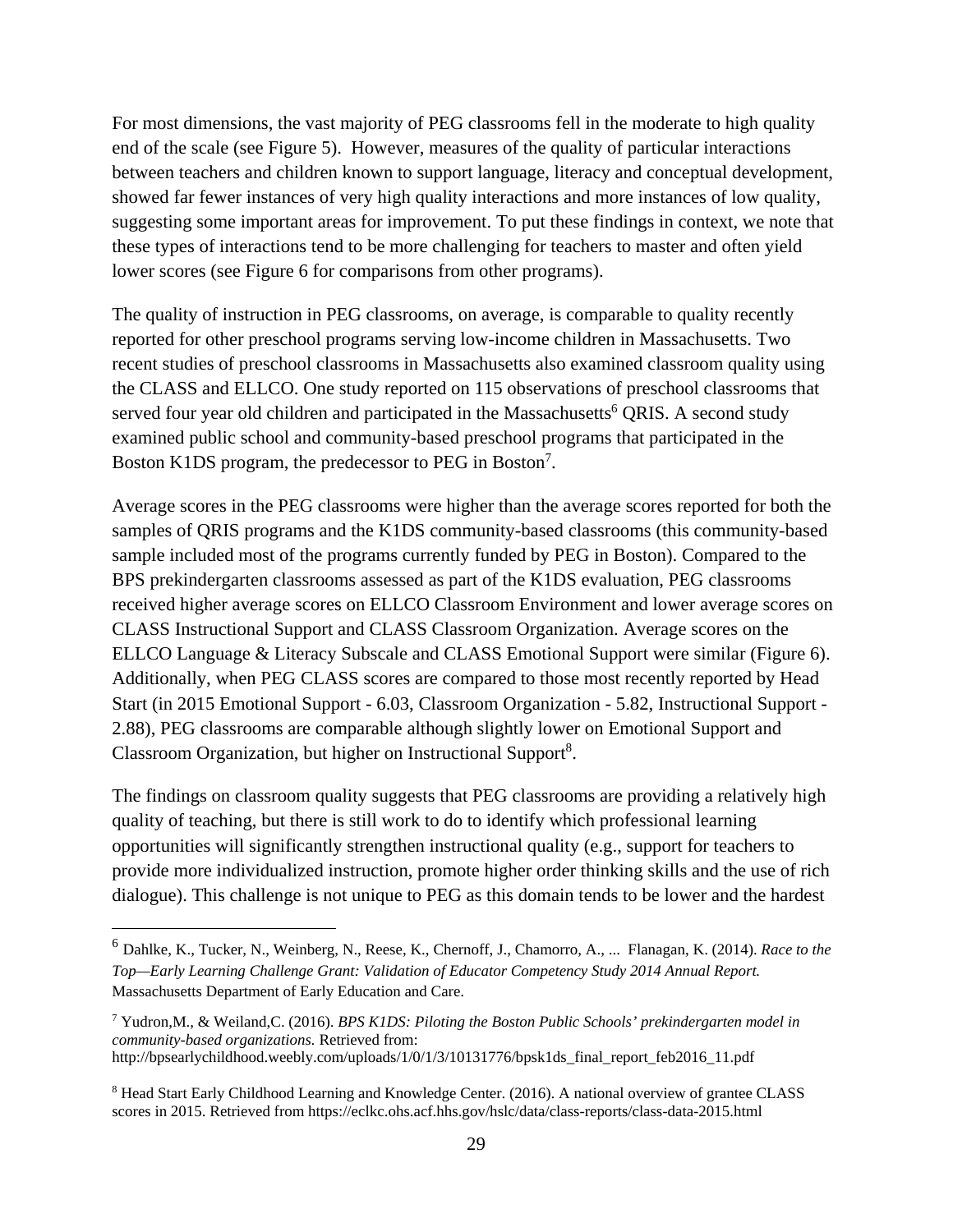to improve in the broader early childhood literature. In response to this challenge, PEG instructional leaders are engaging educators in more targeted professional learning opportunities on an individual and program level through coaching, collaborative learning communities, and training on effective instructional strategies. Four of the five communities are integrating these topics in the context of the curriculum, primarily through lesson planning support with classroom teaching teams.





**READS AS:** Researchers observed that PEG classrooms received an average score of 3.1 for instructional support based on the CLASS ratings, which was higher than classrooms in the QRIS sample and the Boston K1DS community-based programs, but lower than Boston K1DS in Boston Public Schools.

#### **SAMPLE:** N=48.

**SOURCE:** PEG Classroom Observations (Winter 2016) using the CLASS-PreK and the ELLCO.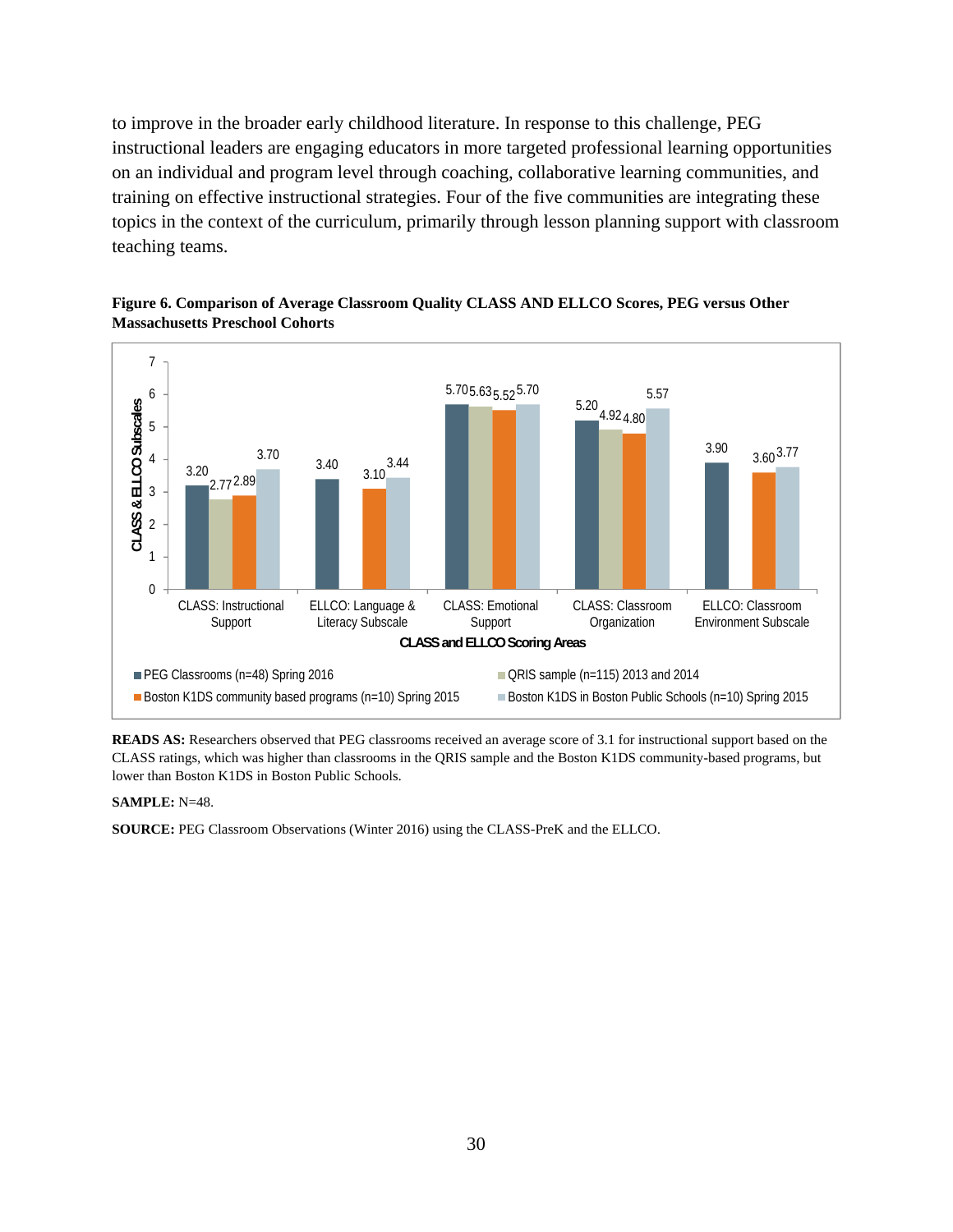# **Kindergarten Readiness**

The primary goal of the PEG program is to support Kindergarten readiness in all children. The decision to target programming to children without any prior early education experience was made, in part, to address the challenges public schools in the five communities have reported in serving high numbers of children without any prior preschool experience and with associated limitations in their school readiness. At the beginning of the second year of PEG implementation (September-November 2016) and again at the beginning of these children's kindergarten year (September-November 2017), the research team measured academic performance, using three nationally normed assessments to understand children's letter-word recognition skills, math skills, and receptive vocabulary development.

Data collectors trained by the evaluation team conducted individual assessments using standardized measures of early math, early literacy, and vocabulary. Each of the standardized tests of academic skills is normed such that a standard score of 100 represents the performance of an average student at this age (based on a nationally representative sample of children from all socioeconomic groups). The standardized assessment measures included:

- **Early Math**: Woodcock-Johnson III Tests of Cognitive Abilities: Applied Problems Subtest;
- **Early Literacy**: Woodcock-Johnson III Tests of Cognitive Abilities: Letter-Word Identification Subtest; and
- **Vocabulary Comprehension**: The Peabody Picture Vocabulary Test.

Overall, PEG children showed growth in all skills measured with these standardized assessments, on average, reflecting more growth over a year than seen in the nationally representative norming sample of preschool children, and age-appropriate skills at the beginning of kindergarten in math and letter-word recognition. PEG children began the prekindergarten year demonstrating substantially smaller English vocabularies than those in the nationally representative sample, an unsurprising finding given the high percentage of English Language Learners in this sample. Encouragingly, the gap in vocabulary skills narrowed significantly by the fall of Kindergarten.

The results in Figure 1 show the change in scores on the three standardized assessments from the fall when children began the PEG program to the fall when they began Kindergarten. The standardized scores are age normed so that a score of a 100 represents the expected mean score for children of the same age, based on a nationally representative sample. No change over time would reflect growth in skills on par with that demonstrated by the norming sample, while improvements in standardized scores reflect more growth than is typical.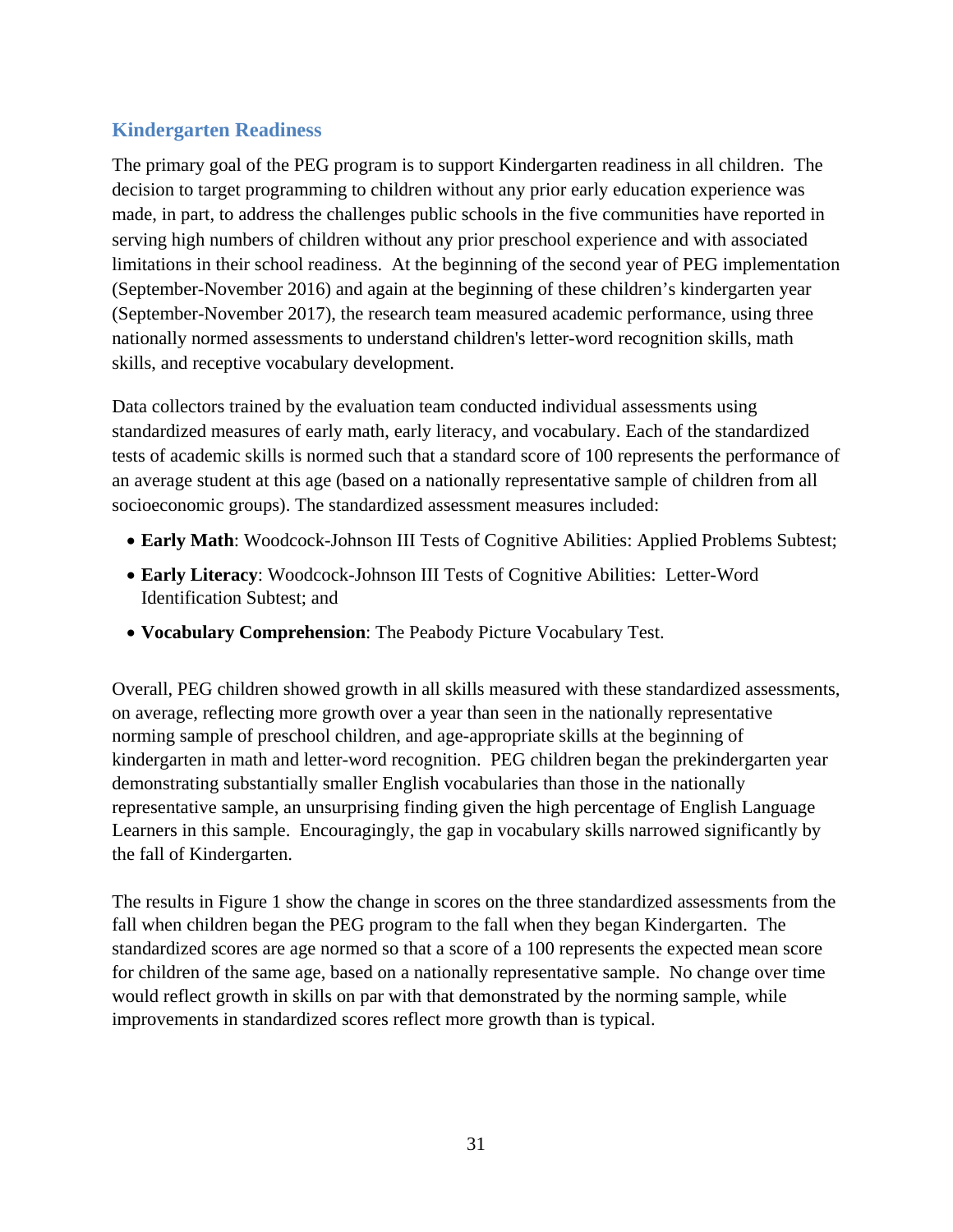

**Figure 1: Academic Skills for 2016-17 PEG Children from Beginning of PEG to Beginning of Kindergarten**

*Note. This graph represents averages only; not all children increased their skills over time, but the majority did. To interpret changes in standard scores over time:* 

In addition to academic achievement outcomes, there is currently ever-increasing importance placed on non-cognitive skills by researchers, practitioners, and policy makers. PEG teachers rated children's socio-emotional skills using the Social Skills Improvement System (SSIS) standardized rating scale in the fall and again in June. On average, PEG children showed the expected development of their social skills and classroom behavior, although a small group of children (12 percent) ended the school year with elevated levels of problem behaviors and a similar number (13 percent) showed lower than expected social skills at that time.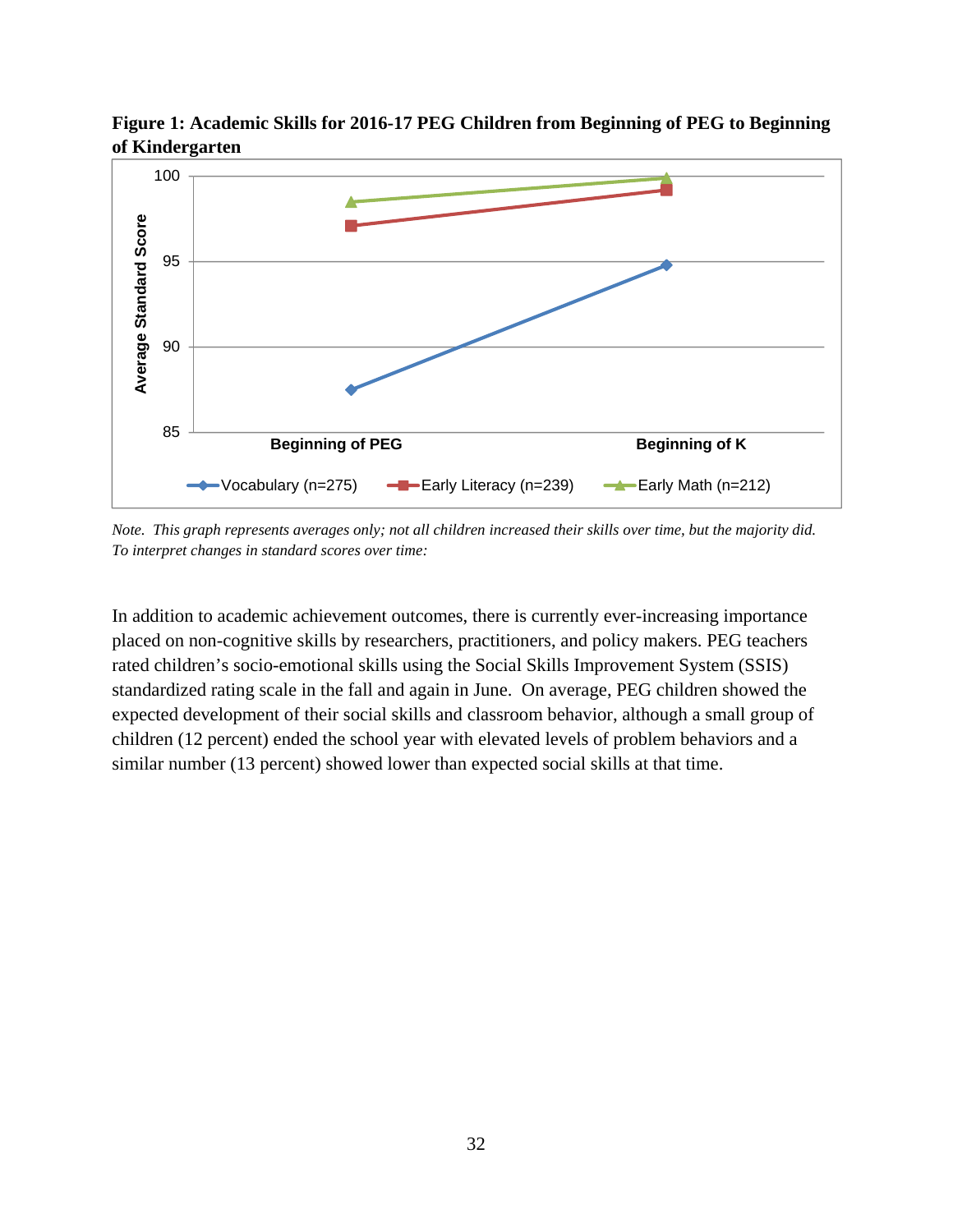### **VIII. Conclusions**

The implementation of PEG programs have stabilized in Year 2; programs have consistently achieved the goals of the grant and demonstrated that the public school, private program collaborations can be effective at expanding access to prekindergarten, implementing high quality learning environments and supporting improved school readiness. Local collaboration has played an essential role in building local alignment, effectively leveraging resources and capacity of local partners and building recruitment systems to support families never before served by the early education system in finding high quality programming. Each program was developed locally, but emerging consistencies in design highlight key program components contributing to the success of the model.

### *Expanded Access and Support for School Readiness*

For many of the PEG families, early education programs have been inaccessible due to the high cost of private pay programs, work requirements of subsidized programs, or the logistical infeasibility of the part day program provided by the public school. Both the full day, full year option and relatively unrestrictive eligibility requirements allowed for expanded access, and highlighted the limitations of the current system.

Of all low income children enrolled in the PEG program in Year 2, 70 percent had never participated in any early education before and likely would have attended kindergarten without such experience. An additional 36 percent did not speak English as a first language and would likely have attended kindergarten with minimal exposure to this language. As result, PEG programs have successfully enrolled children who would have been particularly vulnerable at kindergarten entry and supported the development of essential school readiness skills. Gaps in English vocabulary skills were significantly narrowed over the course of the PEG year, and children left the program with age appropriate literacy and math skills. Social and behavioral skills also developed at age appropriate levels.

Efforts to support families through the transition to kindergarten, from early or streamlined kindergarten enrollment to opportunities to visit kindergarten classrooms, have also been developed through the collaboration. PEG communities are creating opportunities for PEG and kindergarten teachers to share their practices and expectations for children, as well as pass on information about individual children, not a simple task when children disperse across a large urban school district. The ability to track children using public school identifiers has been essential in supporting these efforts.

#### *Local Collaboration*

Through local collaboration, each community has addressed challenges in system alignment, such as fragmented referral and enrollment systems, varied expectations among prekindergarten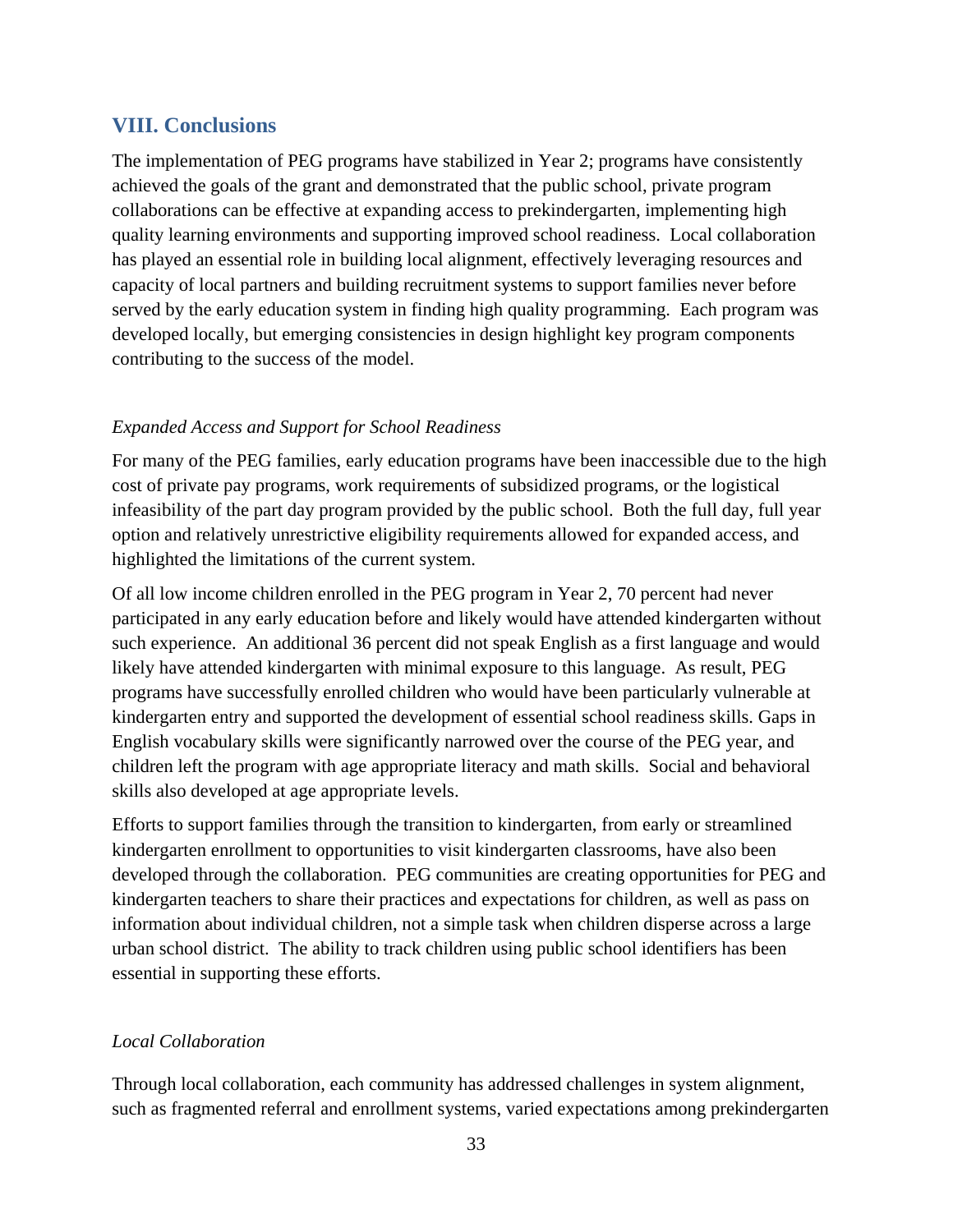and kindergarten teachers and an inability to track children's school success from prekindergarten to kindergarten.

Central to the success of these collaborations have been the clear structures and roles that have included opportunities for collaboration at multiple levels of program staff.

The public school PEG coordinators have played a critical role in facilitating the partnerships with the EEC-licensed partner programs, managing the collaboration and ensuring that the shared vision and goals of the community organize the focus of the collaboration.

# *High Quality Classrooms*

PEG programs have invested heavily in their educators, providing multiple professional learning opportunities, including coaching, and ensuring salaries that are commensurate with the public school for lead teachers. These salary investments have allowed programs to hire educators with strong qualifications (all lead teachers have BAs and 23 percent have MAs) and expect high levels of engagement of educators in these professional learning opportunities and other responsibilities outside the classroom, such as efforts to engage in meaningful ways with families.

The classroom quality results reflect the early return on these investments.

- In Year 1 and 2 PEG classrooms demonstrated strong levels of quality on two standardized observational measures, comparable or better than other quality programs.
- More significantly, these classrooms demonstrated growth in quality between Year 1 and 2 on two important dimensions of quality, classroom organization and emotional support. Measures of instructional quality showed early signs of growth as well, but these were not consistent across communities.

### *Family Supports*

PEG programs invested a great deal of staff time and resources in support for families, including home visits, multiple family events, case management and targeted mental health and behavioral supports (both to children directly and to support teachers working with particular children and families).

In Year 2, PEG programs have demonstrated that collaborations between private early education programs and public school districts can effectively implement high quality early education programs and provide an effective entry point to the education system for families and children entering the system for the first time.